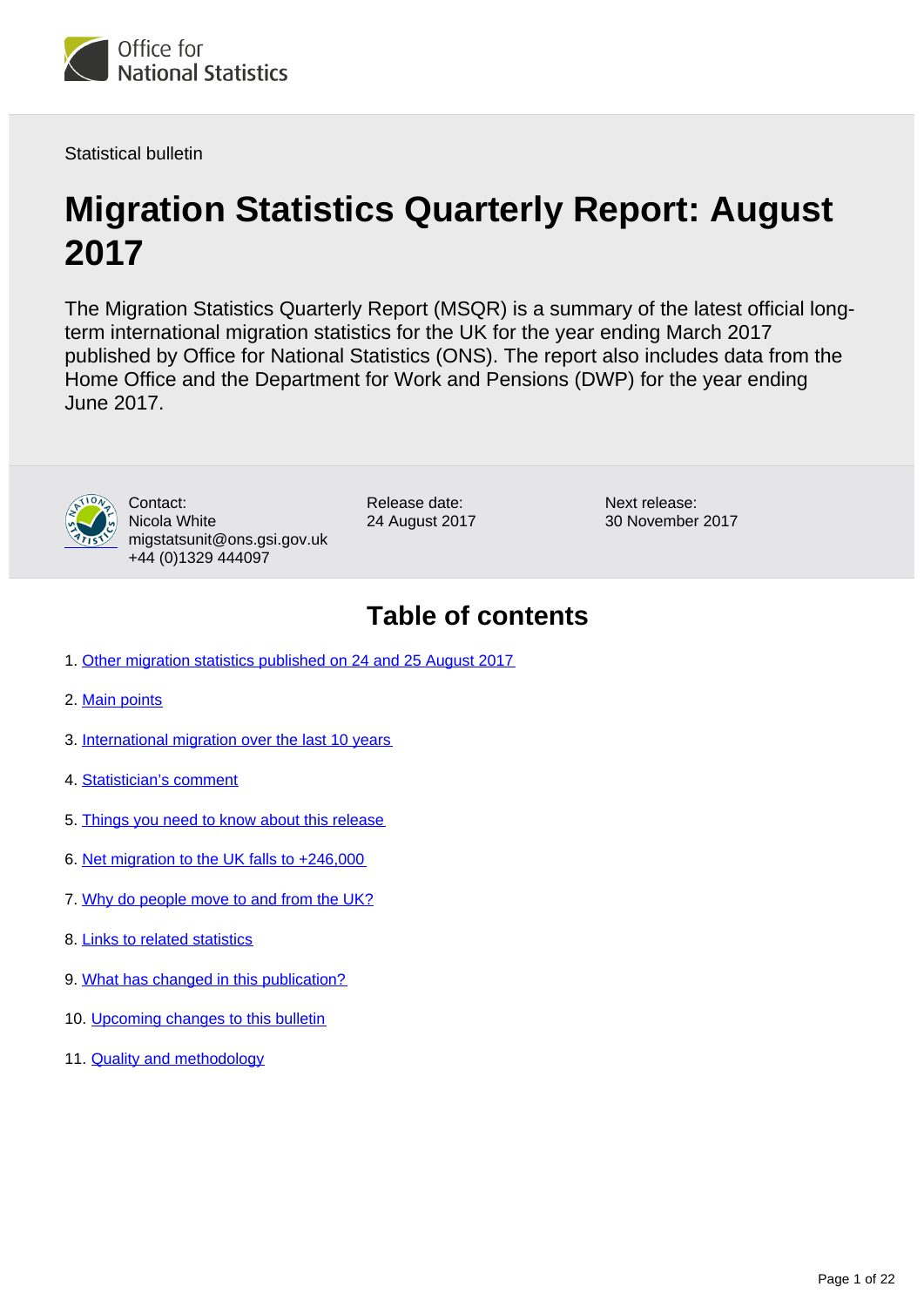## <span id="page-1-0"></span>**1 . Other migration statistics published on 24 and 25 August 2017**

This publication is one of a suite of migration-related statistics and analysis, which together give a more comprehensive view on the impact of migration on the UK.

[Population of the UK by country of birth and nationality: 2016](https://www.ons.gov.uk/releases/ukpopulationbycountryofbirthandnationality2016) , provides information on where non-UK born and non-British nationals live by local authority and single country of birth.

[The Local Area Migration Indicators Suite \(LAMIS\)](https://www.ons.gov.uk/peoplepopulationandcommunity/populationandmigration/migrationwithintheuk/datasets/localareamigrationindicatorsunitedkingdom) presents a suite of migration indicators at local authority level; this annual output has been updated with the latest available estimates and will be accompanied by an interactive chart, a map and a [quiz](https://www.ons.gov.uk/visualisations/dvc430/barcode/barcodeGrouped/index.html) providing an introduction to the LAMIS and data by local authority.

Office for National Statistics (ONS) is also releasing, as [Experimental Statistics](https://www.ons.gov.uk/methodology/methodologytopicsandstatisticalconcepts/guidetoexperimentalstatistics), a comprehensive update on the [statistics on immigration for study and emigration after study](https://www.ons.gov.uk/peoplepopulationandcommunity/populationandmigration/internationalmigration/articles/whatshappeningwithinternationalstudentmigration/2017-08-24). This report combines analysis of exit checks data, which indicate what actually happened to non-EU students when their visas have expired following their studies, with the results of a new survey of graduating higher education students on their intentions following study.

The Home Office's second report on [statistics being collected under the exit checks programme](https://www.gov.uk/government/statistics/second-report-on-statistics-being-collected-under-the-exit-checks-programme) complements this and gives a further update on the Experimental Statistics produced from the exit checks programme.

The Home Office are also publishing their [Immigration Statistics April to June 2017](https://www.gov.uk/government/statistics/immigration-statistics-april-to-june-2017), which gives an overview of work on immigration control, entry clearance, asylum and enforcement, including the work of UK Border Force, Immigration Enforcement and UK Visas and Immigration. It includes the latest statistics on how many people come or plan to come to the UK based on admissions and visa data, including information on those coming for study, work and family reasons as well as just to visit. Other topics covered are extensions of stay, settlement, citizenship, asylum, resettlement, returns (both enforced removals and voluntary departures) and detention under immigration powers.

The Department for Work and Pensions (DWP) are updating their publications showing the numbers of adult [overseas nationals registering for a National Insurance number in order to work or claim benefits or tax credits in](https://www.gov.uk/government/collections/national-insurance-number-allocations-to-adult-overseas-nationals-entering-the-uk)  [the UK.](https://www.gov.uk/government/collections/national-insurance-number-allocations-to-adult-overseas-nationals-entering-the-uk) In addition they will also be updating the [numbers of adult overseas nationals claiming DWP income](https://www.gov.uk/government/collections/ad-hoc-statistical-analyses-2017)[related benefits, spending on those benefits and the numbers of adult overseas nationals affected by the](https://www.gov.uk/government/collections/ad-hoc-statistical-analyses-2017)  [measures introduced to restrict access to income-related benefits for EEA migrants](https://www.gov.uk/government/collections/ad-hoc-statistical-analyses-2017) , which should be looked at alongside Her Majesty's Revenue and Customs' (HMRC) statistics on the taxes paid, and HMRC-related benefits claimed, by EEA and EU citizens.

ONS is also publishing [Births by parents' country of birth, England and Wales: 2016](https://www.ons.gov.uk/releases/parentscountryofbirthenglandandwales2016) .

Tomorrow (25 August), ONS will also be publishing research papers looking at alternative ways of estimating the population by ethnic group, nationality and country of birth using the annual population survey and administrative data. A third paper compares both approaches.

### <span id="page-1-1"></span>**2 . Main points**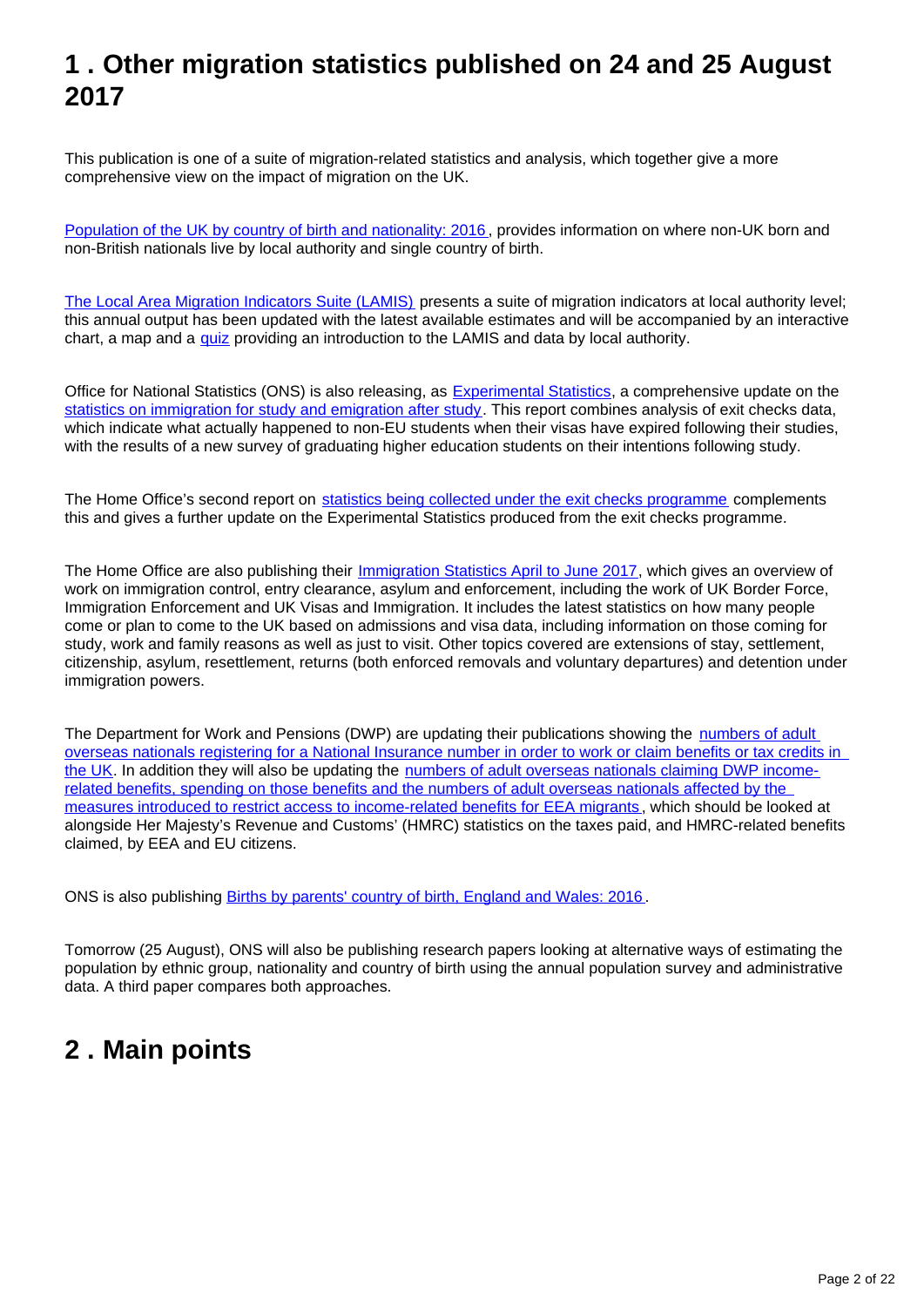- Net long-term international migration was estimated to be +246,000 in year ending (YE) March 2017, down 81,000 from +327,000 in YE March 2016; immigration was 588,000, down 50,000, and emigration was 342,000, up 31,000 (all statistically significant changes).
- More than half of the change in net migration can be accounted for by a decrease in net migration of EU citizens (down 51,000); this was driven by an increase (33,000) in emigration for EU citizens (in particular EU8 emigration up 17,000 (both statistically significant)) and a 19,000 decrease in immigration (not statistically significant).
- Of those who immigrated to work (275,000) in YE March 2017, the majority had a definite job (188,000) but fewer came to the UK looking for work (down 39,000 to 87,000 – a statistically significant decrease over the year); for emigration to work (182,000), people moving abroad for a definite job saw an increase of 21,000 to 122,000 (statistically significant).
- Long-term immigration to study (139,000) for all nationalities saw a statistically significant decrease of 27,000 from YE March 2016, reflecting the [decrease reported in YE September 2016;](https://www.ons.gov.uk/peoplepopulationandcommunity/populationandmigration/internationalmigration/bulletins/migrationstatisticsquarterlyreport/Feb2017) the majority were non-EU citizens (93,000 – down 20,000); however, the comparable number of visas issued over the same period to non-EU students for 12 months or more rose by 5% to 142,128.
- In the YE June 2017, the total number of non-European Economic Area sponsored applications to study at universities in the UK rose by 5% to 170,929 (all visa lengths).
- A total of 51,000 non-British citizens emigrated to return home to live in YE March 2017 (up from 34,000); these were mostly EU citizens (44,000, up 20,000 from YE March 16) half of whom were from EU8 countries (all statistically significant changes).
- A total of 16,211 people were granted asylum, resettlement or an alternative form of protection in YE June 2017; this is a 7% increase from 15,108 in the previous year.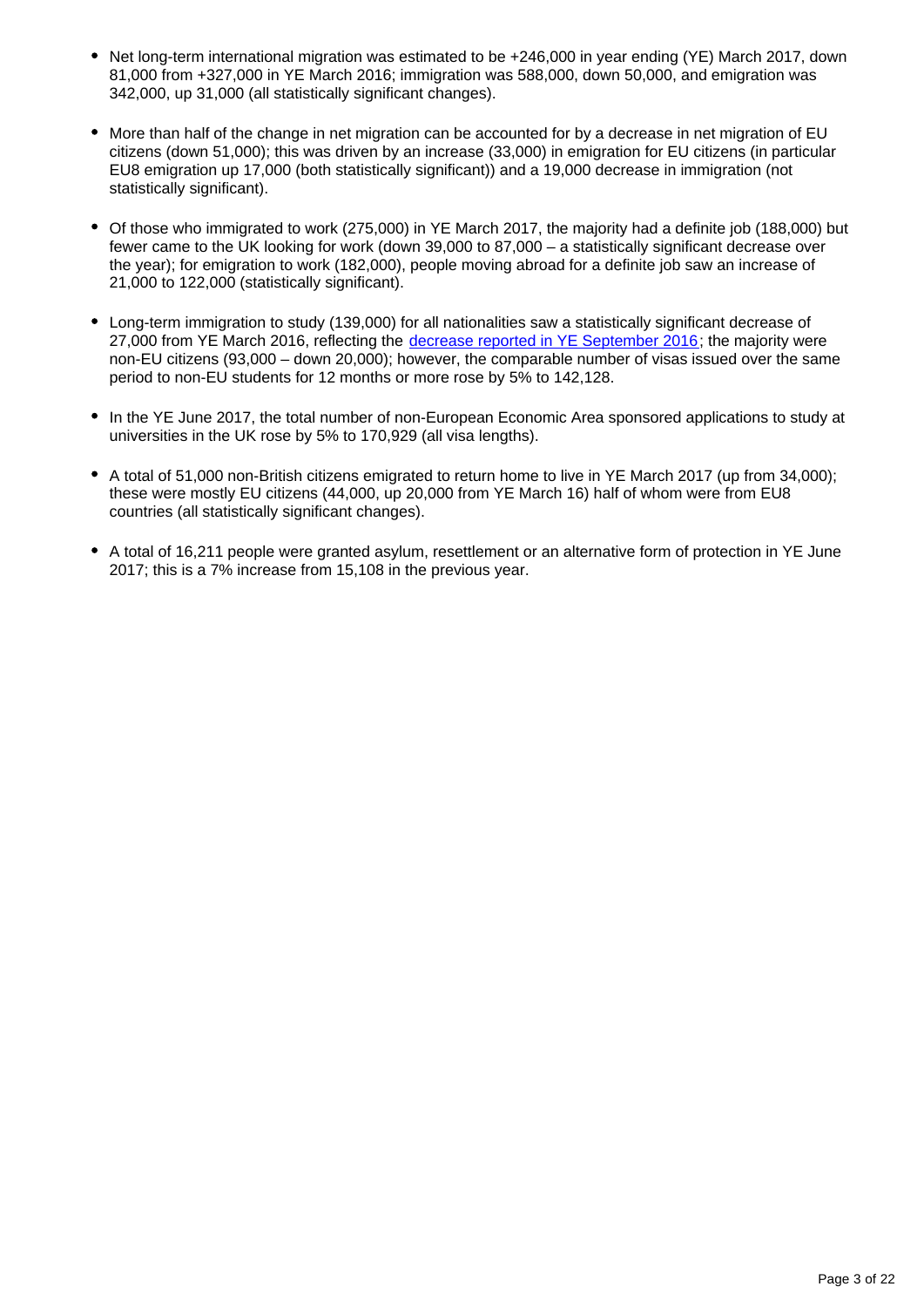# <span id="page-3-0"></span>**3 . International migration over the last 10 years**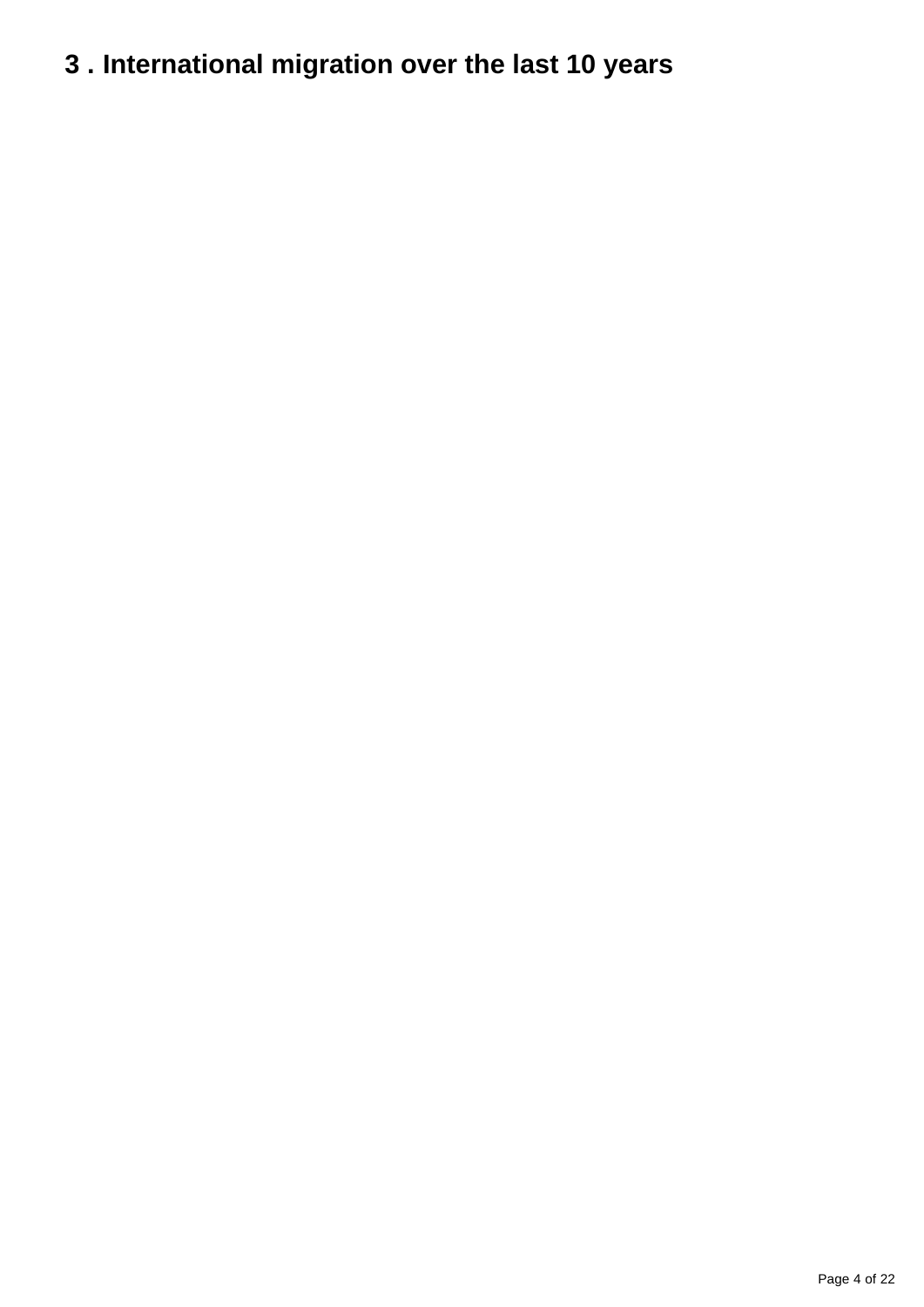**UK, 2007 to 2017 (year ending March 2017)**

## Figure 1: Long-Term International Migration

UK, 2007 to 2017 (year ending March 2017)



Source: Office for National Statistics, Long-Term International Migration

#### **Source: Office for National Statistics, Long-Term International Migration**

#### **Notes:**

- 1. Figures for YE 2016 and 2017 are provisional. In this chart provisional estimates are shown in a shaded area. Rolling year data are produced quarterly and are for year ending (YE) March (Quarter 1), YE June (Quarter 2), YE September (Quarter 3) and YE December (Quarter 4).
- 2. Net migration estimates for the period 2001 to 2011 have been revised in light of the 2011 Census. Immigration and emigration estimates have not been revised and are therefore not consistent with the revised net migration estimates. The revised estimates are only available for the years ending June and December each year. Refer to the [Guidance note for net international migration revisions](https://www.ons.gov.uk/file?uri=/peoplepopulationandcommunity/populationandmigration/internationalmigration/methodologies/internationalmigrationmethodology/guidancenotenetinternationalmigrationrevisionstcm77363767.pdf).
- 3. Users are encouraged to review the published tables for confidence intervals and an insight into the inherent uncertainty in these statistics.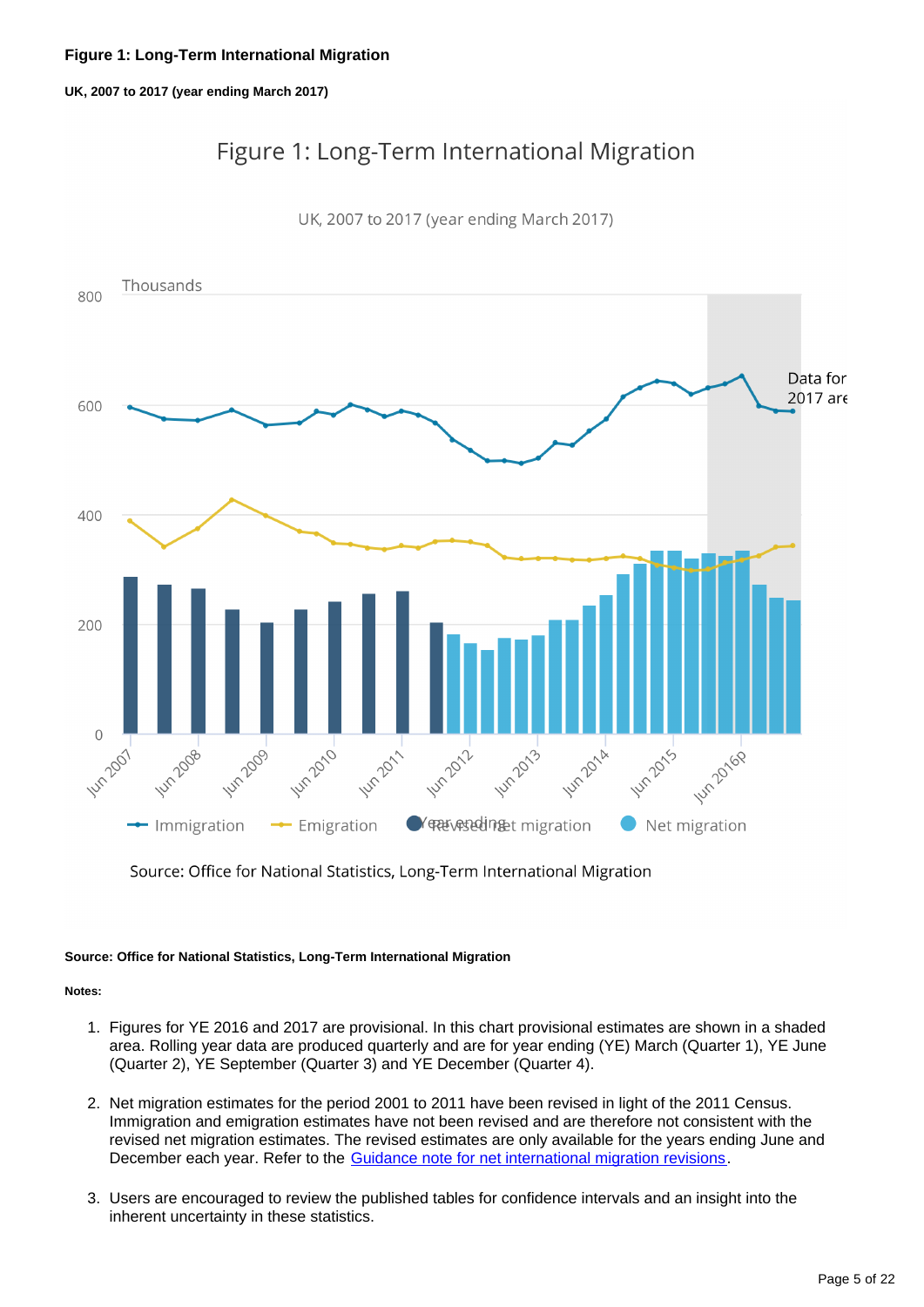The Office for National Statistics (ONS) [interactive timeline](http://visual.ons.gov.uk/explore-50-years-of-international-migration/) provides further historical trends from 1964 for longterm international migration to and from the UK by British citizens, EU citizens (further split by EU15, EU8 and EU2 citizens) and non-EU citizens, with the [underlying data](https://www.ons.gov.uk/peoplepopulationandcommunity/populationandmigration/internationalmigration/adhocs/006408longterminternationalmigrationintoandoutoftheukbycitizenship1964to2015) available for download.

The ONS [International migration](https://www.ons.gov.uk/peoplepopulationandcommunity/populationandmigration/internationalmigration) and the Home Office [migration research and analysis](https://www.gov.uk/government/collections/migration-research-and-analysis) pages provide links to further publications.

## <span id="page-5-0"></span>**4 . Statistician's comment**

"Net migration in the year to March 2017 was +246,000, a decrease of 81,000 compared with the previous year, two-thirds of this was due to EU net migration and mainly EU8. The net migration change was driven by an increase in emigration, mainly for EU citizens and in particular EU8 citizens, and a decrease in immigration across all groups.

"International migration for work remains the most common reason for migration with people becoming increasingly more likely to move to the UK or overseas only with a definite job than to move looking for work.

"These results are similar to 2016 estimates (published in May 2017) and indicate that the EU referendum result may be influencing people's decision to migrate into and out of the UK, particularly EU and EU8 citizens. It is too early to tell if this is an indication of a long-term trend."

Nicola White, Head of International Migration Statistics, Office for National Statistics

Follow our statistician [@PaulVickers\\_ONS](https://twitter.com/PaulVickers_ONS)

## <span id="page-5-1"></span>**5 . Things you need to know about this release**

The reporting period for the International Passenger Survey (IPS) data in this release is year ending (YE) March 2017 and therefore includes 9 months of data following the EU referendum. Entry clearance visa, National Insurance number (NINo) and labour market data are available to the end of June 2017. IPS data covering a full year after the referendum (YE June 2017) will be available in November 2017.

This bulletin has been streamlined following user feedback and focuses mainly on the main messages and latest data. If you have comments or suggestions on the format please let us know by emailing MigStatsUnit@ons.gsi. gov.uk

Office for National Statistics (ONS) migration statistics use the **UN recommended definition of a long-term** [international migrant](http://unstats.un.org/unsd/demographic/sconcerns/migration/migrmethods.htm): "A person who moves to a country other than that of his or her usual residence for a period of at least a year (12 months), so that the country of destination effectively becomes his or her new country of usual residence."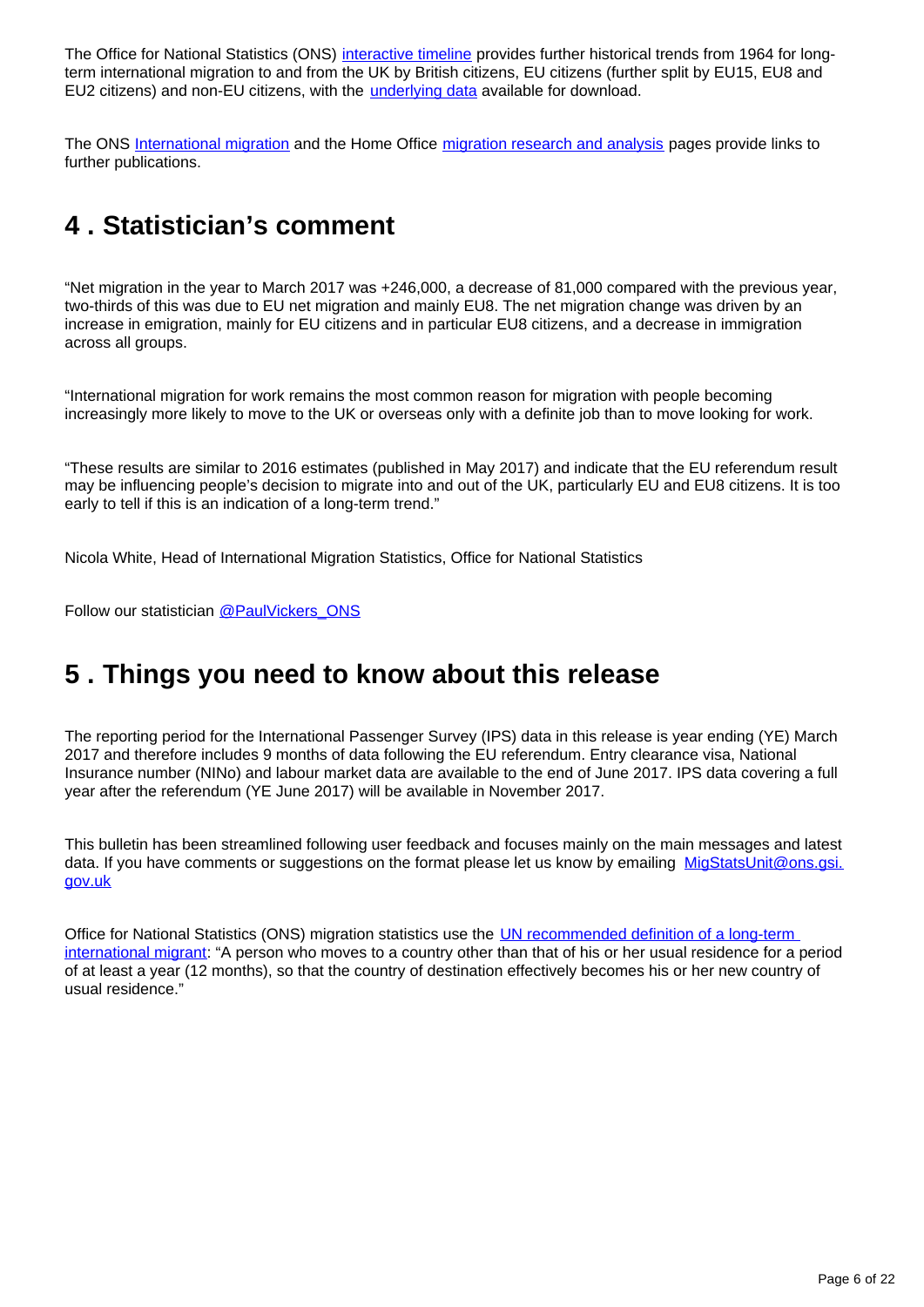In 2012, a new question was introduced to the IPS to collect information on an emigrant's main reason for previously immigrating to the UK. This categorised emigrants by whether they had previously immigrated for work, study, to accompany or join, or other reasons. The Office for Statistics Regulation (OSR) carried out a review of [The quality of the long-term student migration statistics](https://www.statisticsauthority.gov.uk/publication/the-quality-of-long-term-student-migration-statistics/), which was published on 27 July 2017. The main focus of their report was the "student migration gap" – the difference between the estimate of the number of migrants entering the UK for formal study (student immigration) and the estimate of the number of former students leaving the UK (former student emigration). OSR noted that the IPS emigration estimate of former students does not provide a complete and coherent picture of former student emigration, as these figures alone do not provide information on all the different outcomes for international students. Given this, a requirement from the OSR was to label the former student emigration estimate as Experimental Statistics. [What's happening with](https://www.ons.gov.uk/peoplepopulationandcommunity/populationandmigration/internationalmigration/articles/whatshappeningwithinternationalstudentmigration/2017-08-24)  [international student migration?](https://www.ons.gov.uk/peoplepopulationandcommunity/populationandmigration/internationalmigration/articles/whatshappeningwithinternationalstudentmigration/2017-08-24) provides the latest update on our work in this area.

To avoid potential confusion about the contribution that particular groups of migrants make to total net migration figures, the previously published "balance" figures by reason have been removed from Tables 2 and 3 in the [accompanying datasets.](https://www.ons.gov.uk/peoplepopulationandcommunity/populationandmigration/internationalmigration/datasets/migrationstatisticsquarterlyreportprovisionallongterminternationalmigrationltimestimates)

The [Long-Term International Migration \(LTIM\) estimates methodology](https://www.ons.gov.uk/peoplepopulationandcommunity/populationandmigration/internationalmigration/methodologies/longterminternationalmigrationestimatesmethodology) describes how data from the IPS and other sources are used to create LTIM estimates. Some estimates are only available based solely on IPS data. Differences between ONS, Home Office, Department for Work and Pensions (DWP) and other sources are described in [Comparing sources of international migration statistics](https://www.ons.gov.uk/peoplepopulationandcommunity/populationandmigration/internationalmigration/articles/comparingsourcesofinternationalmigrationstatistics/december2016).

Full details of definitions and glossary terms can be found in the [Migration statistics first time user guide, glossary](https://www.ons.gov.uk/peoplepopulationandcommunity/populationandmigration/internationalmigration/methodologies/migrationstatisticsfirsttimeuserguideglossaryandlistofproducts)  [and list of products.](https://www.ons.gov.uk/peoplepopulationandcommunity/populationandmigration/internationalmigration/methodologies/migrationstatisticsfirsttimeuserguideglossaryandlistofproducts)

## <span id="page-6-0"></span>**6 . Net migration to the UK falls to +246,000**

The Long-Term International Migration (LTIM) net migration estimate (the difference between immigration and emigration) for the year ending (YE) March 2017 was +246,000, compared with +327,000 in YE March 2016. This 81,000 difference was statistically significant and is the lowest recorded net migration estimate since YE March 2014 (Table 1 and Figure 1).

#### **Table 1: Latest changes in international migration**

| UK, year ending March 2016 and year ending March 2017 |                    |         |                    |         | Thousands         |  |
|-------------------------------------------------------|--------------------|---------|--------------------|---------|-------------------|--|
|                                                       | <b>YE Mar 2016</b> | 95% CI  | <b>YE Mar 2017</b> | 95% CI  | <b>Difference</b> |  |
| Net migration                                         | $+327$             | $+/-39$ | $+246$             | $+/-42$ | $-81*$            |  |
| Immigration                                           | 638                | $+/-33$ | 588                | $+/-35$ | $-50*$            |  |
| Emigration                                            | 311                | $+/-21$ | 342                | $+/-23$ | $31*$             |  |

Source: Office for National Staistics, Long-Term International Migration

Notes:

1. The estimates given are the sum of the EU, non-EU AND British citizenship groupings.

2. 2016 and 2017 estimates are provisional.

3. Figures are rounded to the nearest thousand. Figures may not sum due to rounding.

4. CI is Confidence Interval. Further information on confidence intervals can be found in the Migration Statistics Quarterly Report Information for Users.

5. YE is year ending.

6. Statistically significant change at the 5% level is indicated by an asterisk.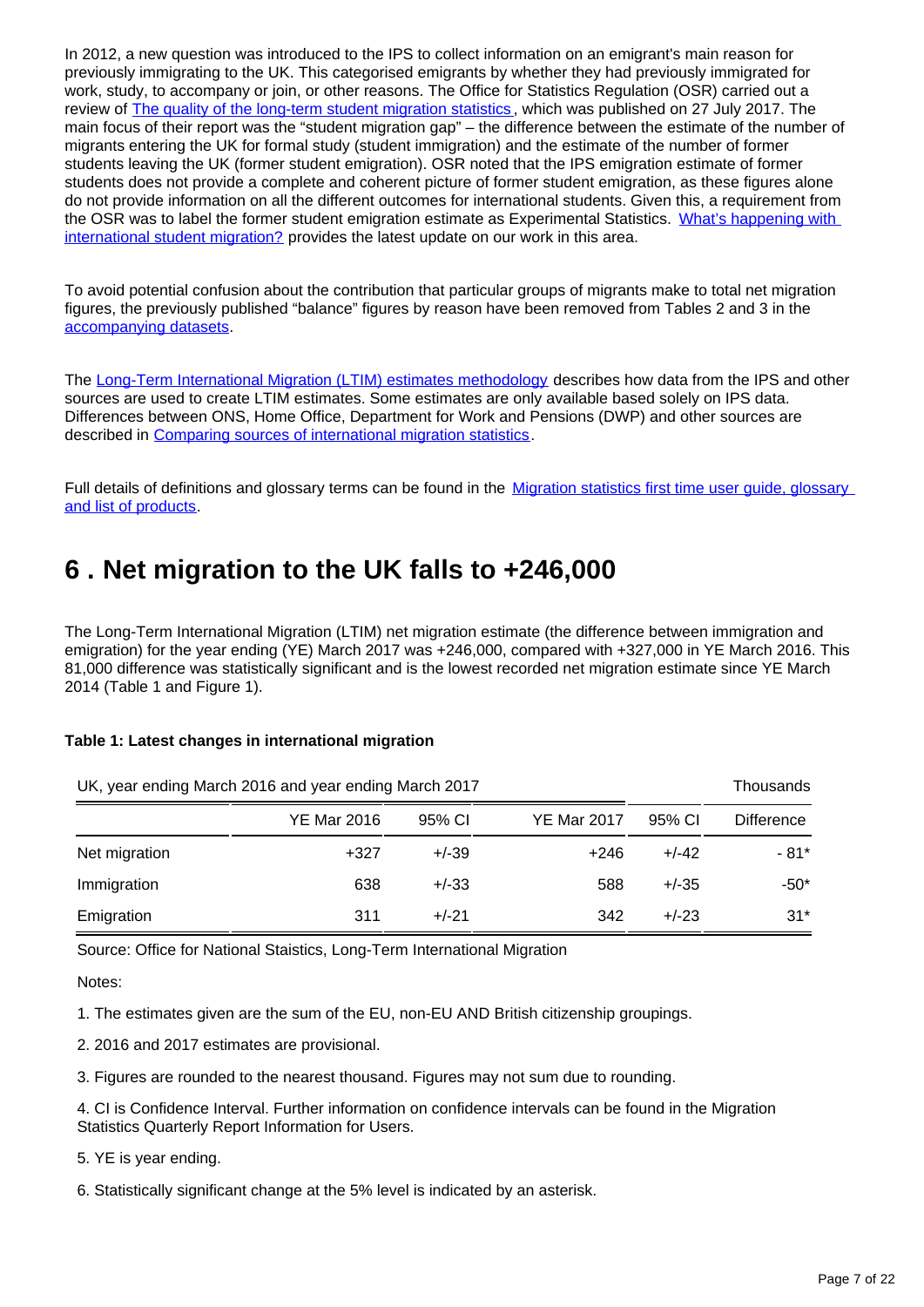In YE March 2017, the 50,000 decrease in immigration and the 31,000 increase in emigration combined to produce the net migration decrease of 81,000 compared with the previous year (all statistically significant as shown in Table 1).

The latest immigration estimate of 588,000 is the lowest recorded estimate since YE June 2014. The emigration estimate of 342,000 is the highest recorded estimate since YE September 2012. The highest recorded estimate for emigration (427,000) was in YE December 2008.

### **EU international migration accounts for more than half the net migration change**

All main citizenship groups saw a decrease in net migration compared with YE March 2016 (Table 2). More than half of the fall in net migration is accounted for by a statistically significant decrease of 51,000 for EU citizens, for whom net migration has decreased to the lowest since YE December 2013.

#### **Table 2: Latest changes in net migration by citizenship**

UK, year ending March 2016 and year ending March 2017 Thousands Thousands

|                          | <b>YE Mar 2016</b> | 95% CI  | <b>YE Mar 2017</b> | 95% CI  | <b>Difference</b> |
|--------------------------|--------------------|---------|--------------------|---------|-------------------|
| Total                    | $+327$             | $+/-39$ | $+246$             | $+/-42$ | $-81*$            |
| <b>British</b>           | $-43$              | $+/-19$ | -60                | $+/-20$ | $-17$             |
| EU                       | $+178$             | $+/-28$ | $+127$             | $+/-29$ | $-51*$            |
| (of which) EU15          | $+76$              | $+/-18$ | $+74$              | $+/-20$ | $-2$              |
| (of which) EU8           | $+39$              | $+/-14$ | $+7$               | $+/-14$ | $-32*$            |
| (of which) EU2           | $+61$              | $+/-15$ | $+43$              | $+/-14$ | $-18$             |
| Non-EU                   | $+193$             | $+/-21$ | $+179$             | $+/-23$ | $-14$             |
| (of which) Asia          | $+120$             | $+/-16$ | $+110$             | $+/-17$ | $-10$             |
| (of which) Rest of World | $+60$              | $+/-12$ | $+57$              | $+/-15$ | $-3$              |

Source: Office for National Statistics, Long-Term International Migration

#### Notes:

1. EU other and Other Europe citizenship groupings are not included as separate groups in the table but are included under the EU and non-EU totals.

- 2. 2016 and 2017 estimates are provisional.
- 3. Figures are rounded to the nearest thousand. Figures may not sum due to rounding.

4. CI is Confidence Interval. Further information on confidence intervals can be found in the Migration Statistics Quarterly Report Information for Users.

5. YE is year ending.

6. Statistically significant change at the 5% level is indicated by an asterisk.

Almost all of the change in EU net migration is accounted for by EU8 citizens, down 32,000 (statistically significant), and a decrease of 18,000 (not statistically significant) for EU2 citizens (from the previous year) to the lowest estimate since YE September 2014. EU15 citizens still make up the majority of the EU migrating population and their net migration has remained at a similar level over the last few years (Figure 2).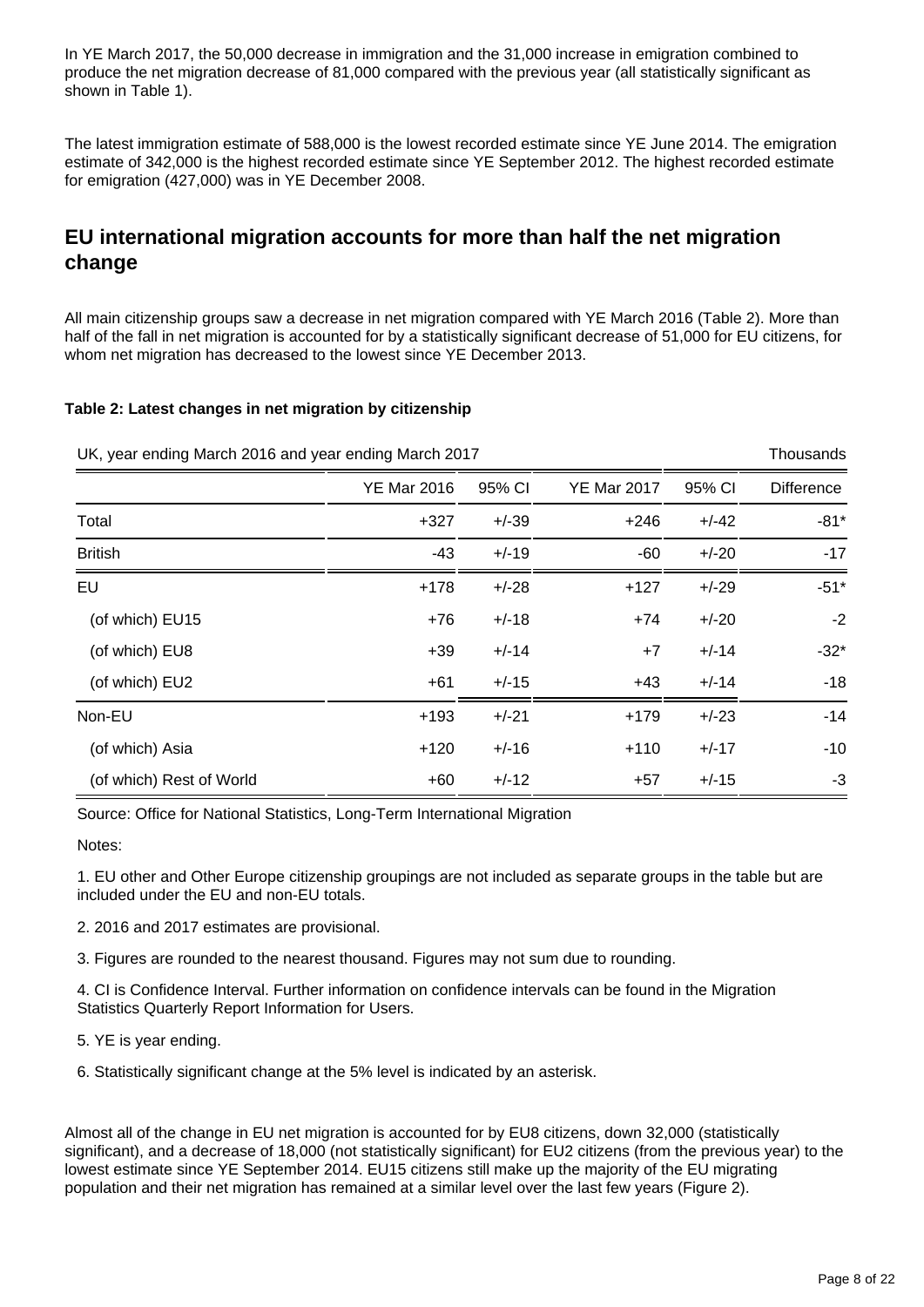#### **Figure 2: EU net migration to the UK by citizenship**

**UK, year ending June 2007 to year ending March 2017**

## Figure 2: EU net migration to the UK by citizenship

UK, year ending June 2007 to year ending March 2017



Source: Office for National Statistics, Long-Term International Migration

#### **Source: Office for National Statistics, Long-Term International Migration**

**Notes:**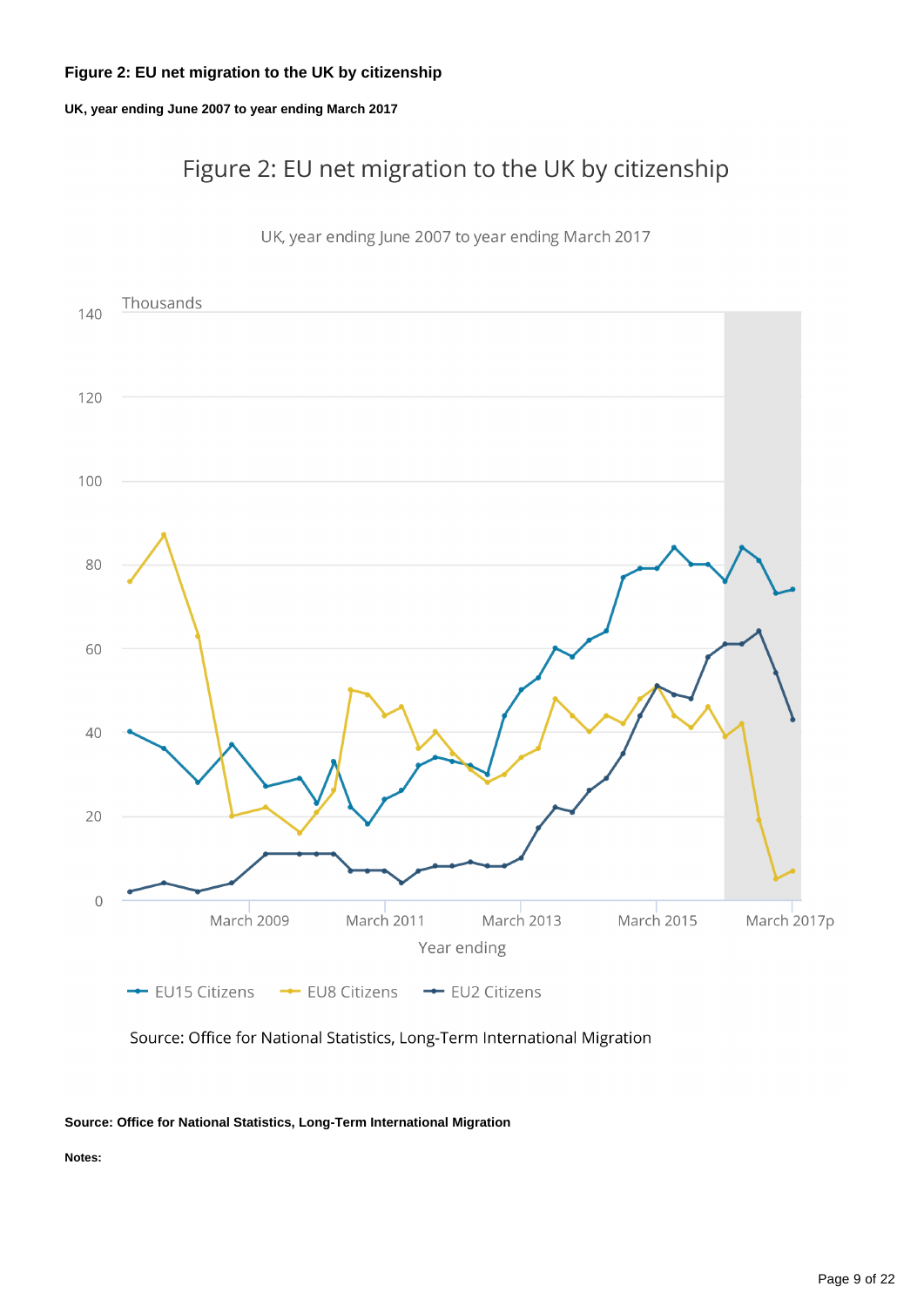- 1. Figures for 2016 and 2017 are provisional. In this chart provisional estimates are shown in a shaded area. Rolling year data are produced quarterly and are for year ending (YE) March (Quarter 1), YE June (Quarter 2), YE September (Quarter 3) and YE December (Quarter 4).
- 2. This chart does not include data for citizens of Malta, Cyprus or Croatia.

Immigration remains much higher than emigration accounting for the positive net migration over the last two decades. In the YE March 2017, there was a statistically significant decrease of 50,000 in the estimate for immigration compared with YE March 2016. There were no further statistically significant changes for any specific citizenship group but most citizenship groups saw a decrease in immigration (Table 3).

#### **Table 3: Immigration and emigration to and from the UK by citizenship**

| UK, year ending March 2016 and year ending March 2017<br>Thousands |             |                                    |        |            |                                    |       |
|--------------------------------------------------------------------|-------------|------------------------------------|--------|------------|------------------------------------|-------|
|                                                                    | Immigration |                                    |        | Emigration |                                    |       |
|                                                                    |             | YE Mar 2016 YE Mar 2017 Difference |        |            | YE Mar 2016 YE Mar 2017 Difference |       |
| Total                                                              | 638         | 588                                | $-50*$ | 311        | 342                                | $31*$ |
| <b>British</b>                                                     | 83          | 74                                 | -9     | 126        | 134                                | 8     |
| EU                                                                 | 267         | 248                                | $-19$  | 89         | 122                                | $33*$ |
| (of which) EU15                                                    | 128         | 133                                | 5      | 52         | 58                                 | 6     |
| (of which) EU8                                                     | 68          | 52                                 | $-16$  | 29         | 46                                 | $17*$ |
| (of which) EU2                                                     | 69          | 59                                 | $-10$  | 8          | 16                                 | 8     |
| Non-EU                                                             | 288         | 266                                | $-22$  | 95         | 86                                 | -9    |
| (of which) Asia                                                    | 177         | 159                                | $-18$  | 57         | 49                                 | -8    |
| (of which) Rest of World                                           | 94          | 91                                 | -3     | 34         | 34                                 | 0     |

Source: Office for National Statistics, Long-Term International Migration

#### **Notes**

1. EU other and Other Europe citizenship groupings are not included as separate groups in the table but are included under the EU and non-EU totals.

2. 2016 and 2017 estimates are provisional.

3. Figures are rounded to the nearest thousand. Figures may not sum due to rounding.

4. Confidence intervals (CIs) can be found in the accompanying datasets and more information on CIs can be found in the Migration Statistics Quarterly Report Information for Users.

5. YE is year ending.

6. Statistically significant change at the 5% level is indicated by an asterisk.

The 19,000 decrease in immigration of EU citizens, although not statistically significant, when combined with the increase in emigration (up 33,000), produces the large net migration change for EU citizens. EU8 and EU2 immigration decreased by 16,000 and 10,000 respectively, while EU15 immigration increased by 5,000 compared with the previous year (Table 3).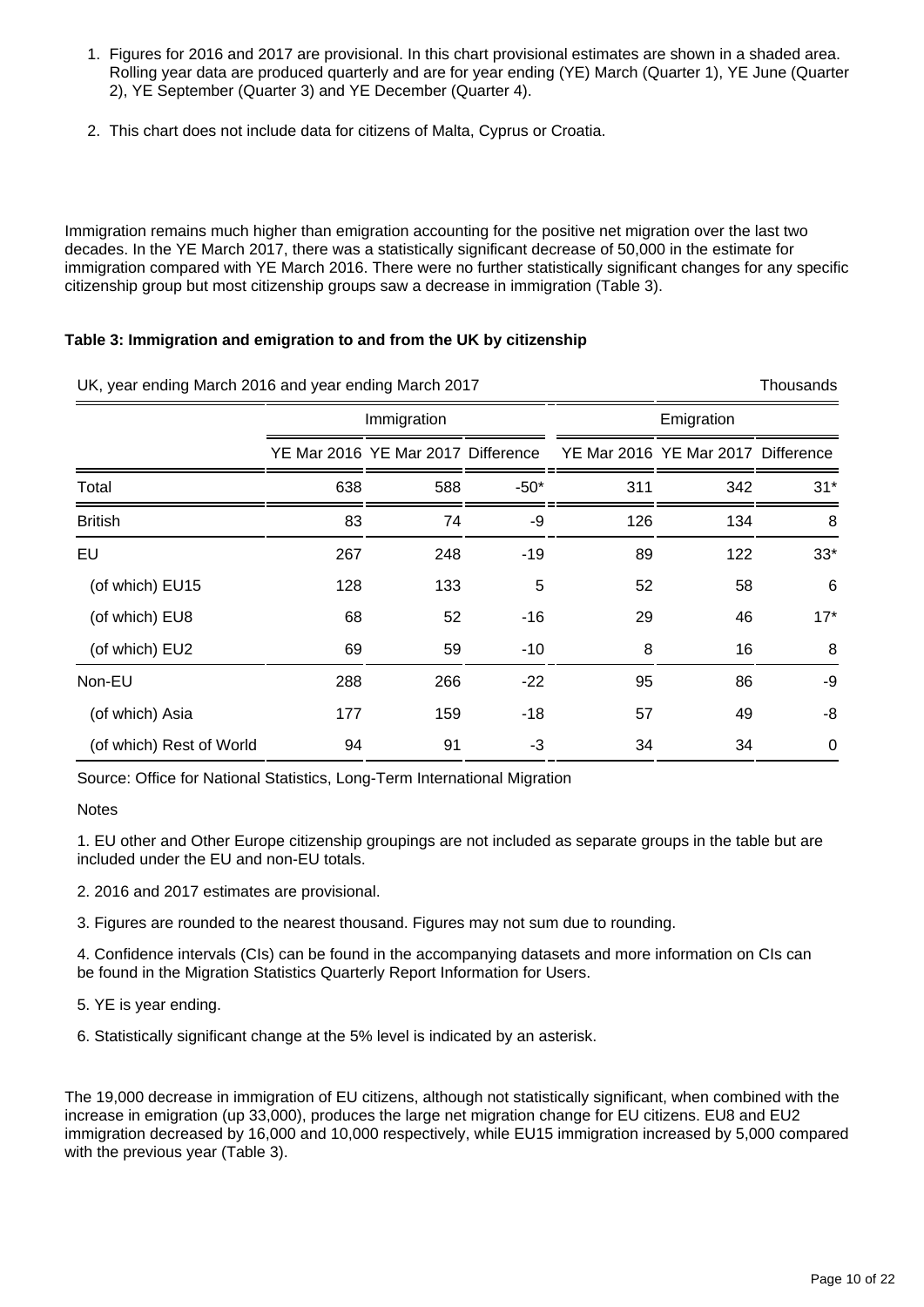EU15 immigration numbers have been broadly flat following the steep rise in 2012 to 2014. The fall in EU8 immigration continues a decline in numbers seen since the 2008 recession, following the peak in the immediate period following these countries' accession to the EU in 2004 (Figure 3).

Non-EU immigration decreased by 22,000 but again this change was not statistically significant. This change was mainly accounted for by citizens of Asia, down 18,000.

EU8 emigration in YE March 2017 increased by 17,000 to an estimated 46,000 (statistically significant) compared with YE March 2016. EU2 emigration doubled to 16,000 (not statistically significant) but it is too early to tell if this is a longer-term trend. These emigration increases are reflected in the net migration decreases for EU8 and EU2 citizens. A small increase in emigration by EU15 citizens was balanced by a similar increase in immigration for this group (Table 3).

Emigration from the UK for British citizens saw a small increase and for non-EU citizens saw a small decrease (both not statistically significant) compared with the previous year.

#### **Figure 3: EU immigration to and emigration from the UK by citizenship**

#### **UK, year ending June 2007 to year ending March 2017**



More detailed Long-Term International Migration (LTIM) estimates of immigration, emigration and net migration by citizenship over time along with confidence intervals around all the estimates can be found in Table 1, Chart 1TS and Chart 1 Net in the **[accompanying datasets](https://www.ons.gov.uk/peoplepopulationandcommunity/populationandmigration/internationalmigration/datasets/migrationstatisticsquarterlyreportprovisionallongterminternationalmigrationltimestimates)**.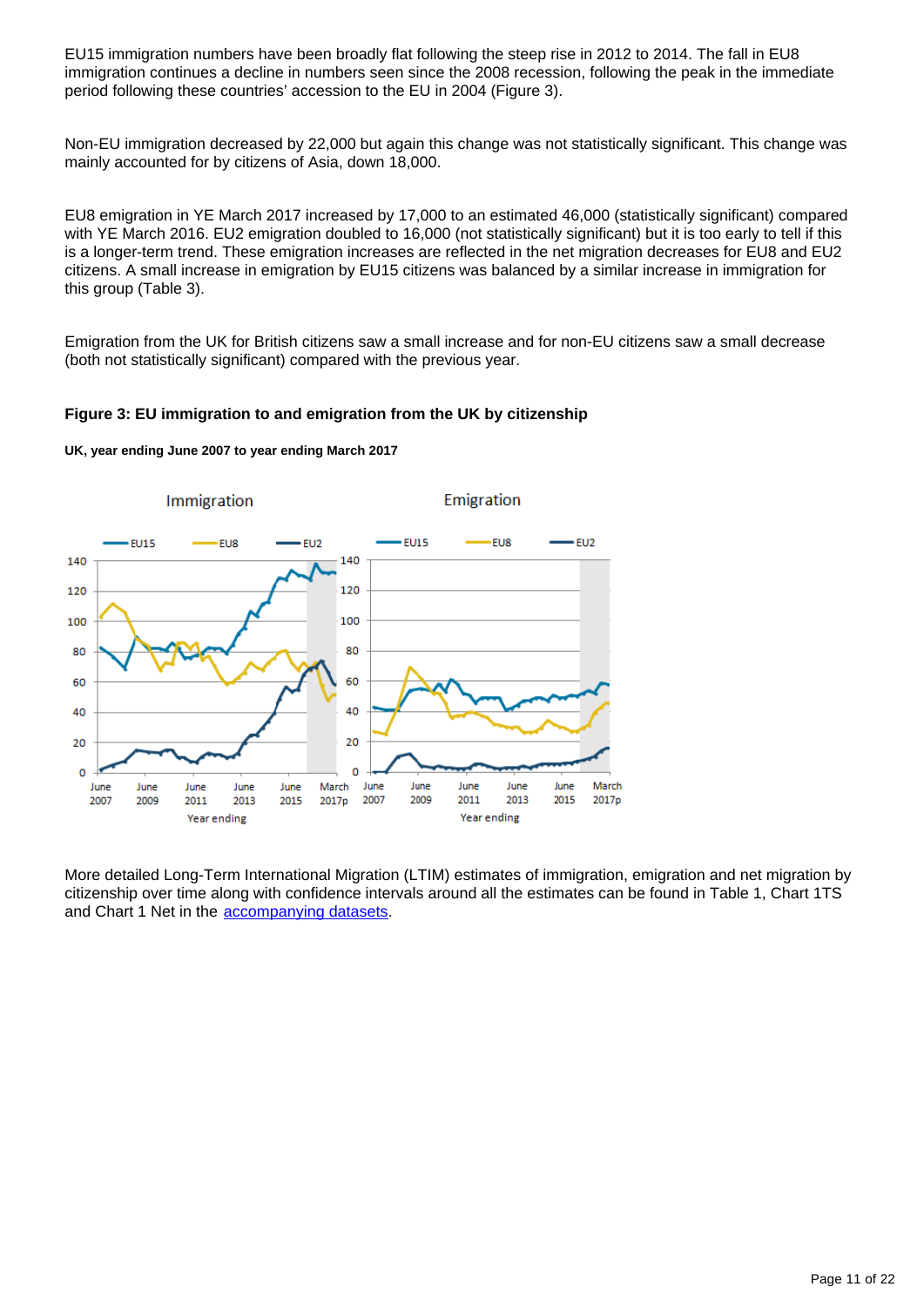<span id="page-11-0"></span>**7 . Why do people move to and from the UK?**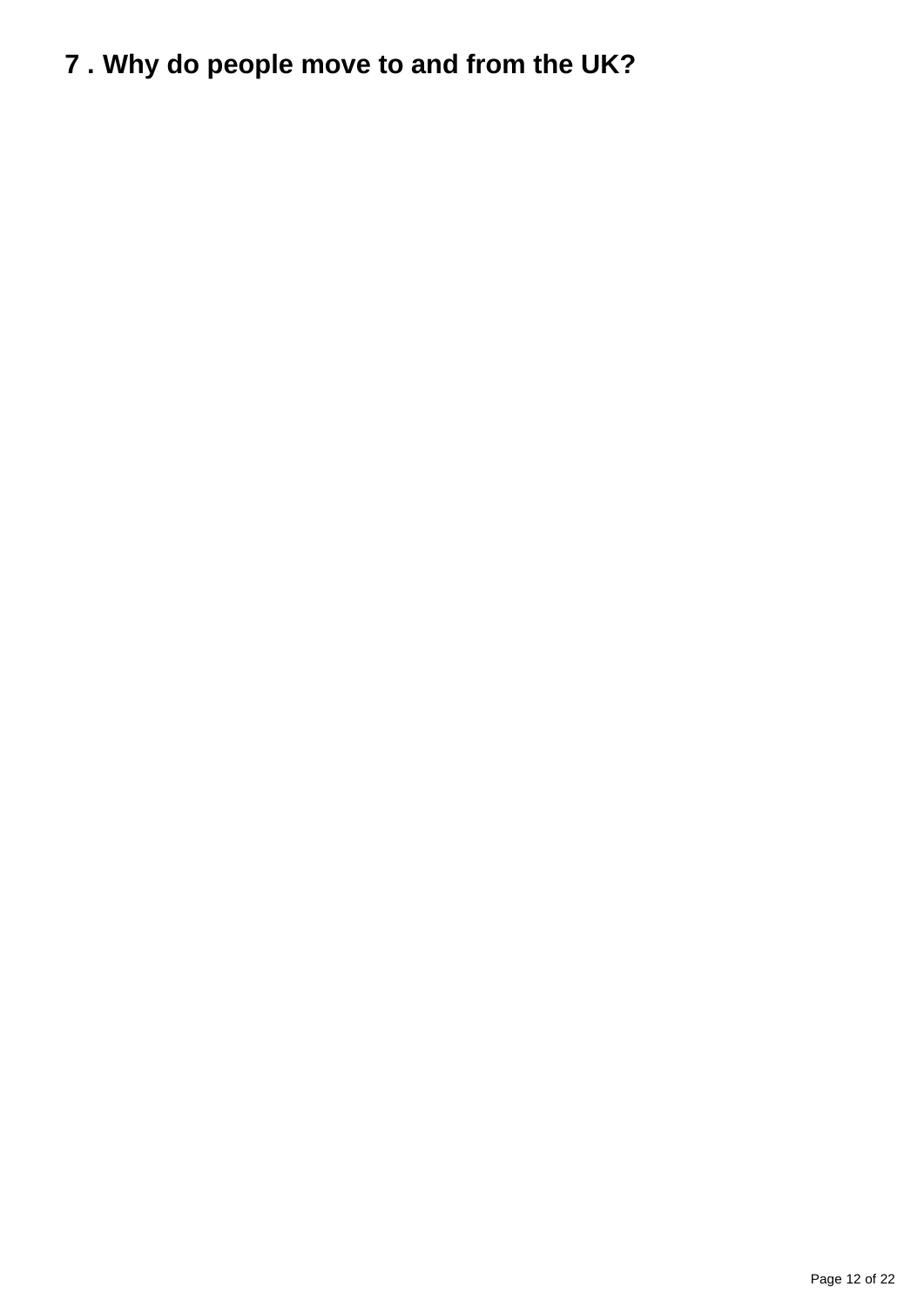#### **UK, year ending March 2017**

### Figure 4: International Passenger Survey estimates of immigration to the UK by citizenship and reason



UK, year ending March 2017

Source: Office for National Statistics, International Passenger Survey

#### **Source: Office for National Statistics, International Passenger Survey**

#### **Notes:**

- 1. Figures for 2017 are provisional.
- 2. Accompany or join means accompanying or joining others and includes those migrating to "accompany or join" a partner or immediate family; it includes those migrating to get married and those who, on prompting, gave no further reason of their own for migrating.
- 3. Other reasons includes any other stated reason, for example, working holidaymakers, those visiting friends and family, anyone taking a long holiday as well as migrants who are travelling for religious reasons.
- 4. No reason stated includes non-responses and the response "Emigrating or Immigrating".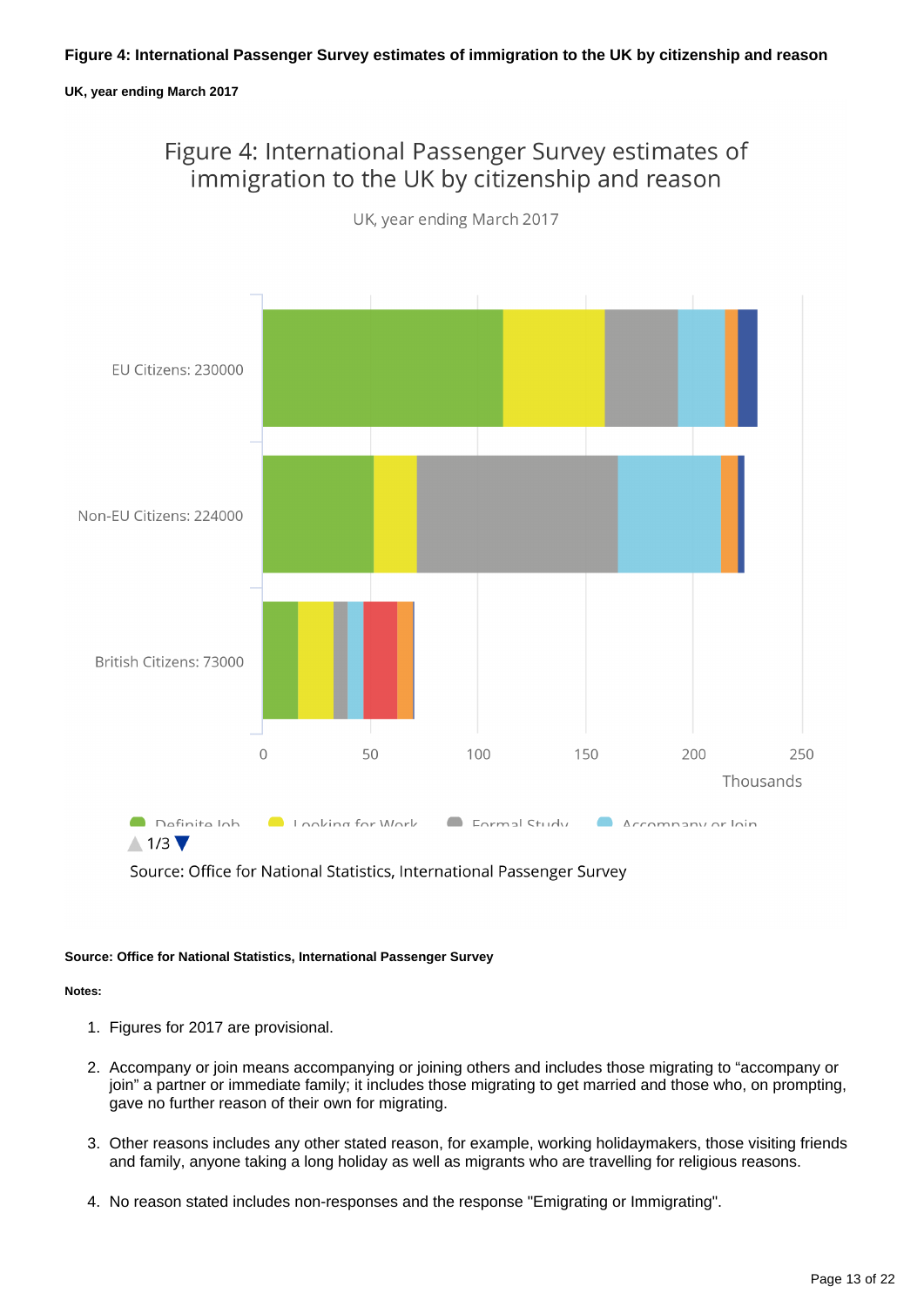#### **UK, year ending March 2017**

### Figure 5: International Passenger Survey estimates of emigration from the UK by citizenship and reason



UK, year ending March 2017

Source: Office for National Statistics, International Passenger Survey

#### **Source: Office for National Statistics, International Passenger Survey**

#### **Notes:**

- 1. Figures for 2017 are provisional.
- 2. Accompany or join means accompanying or joining others and includes those migrating to "accompany or join" a partner or immediate family; it includes those migrating to get married and those who, on prompting, gave no further reason of their own for migrating.
- 3. Other reasons includes any other stated reason, for example, working holidaymakers, those visiting friends and family, anyone taking a long holiday as well as migrants who are travelling for religious reasons.
- 4. No reason stated includes non-responses and the response "Emigrating or Immigrating".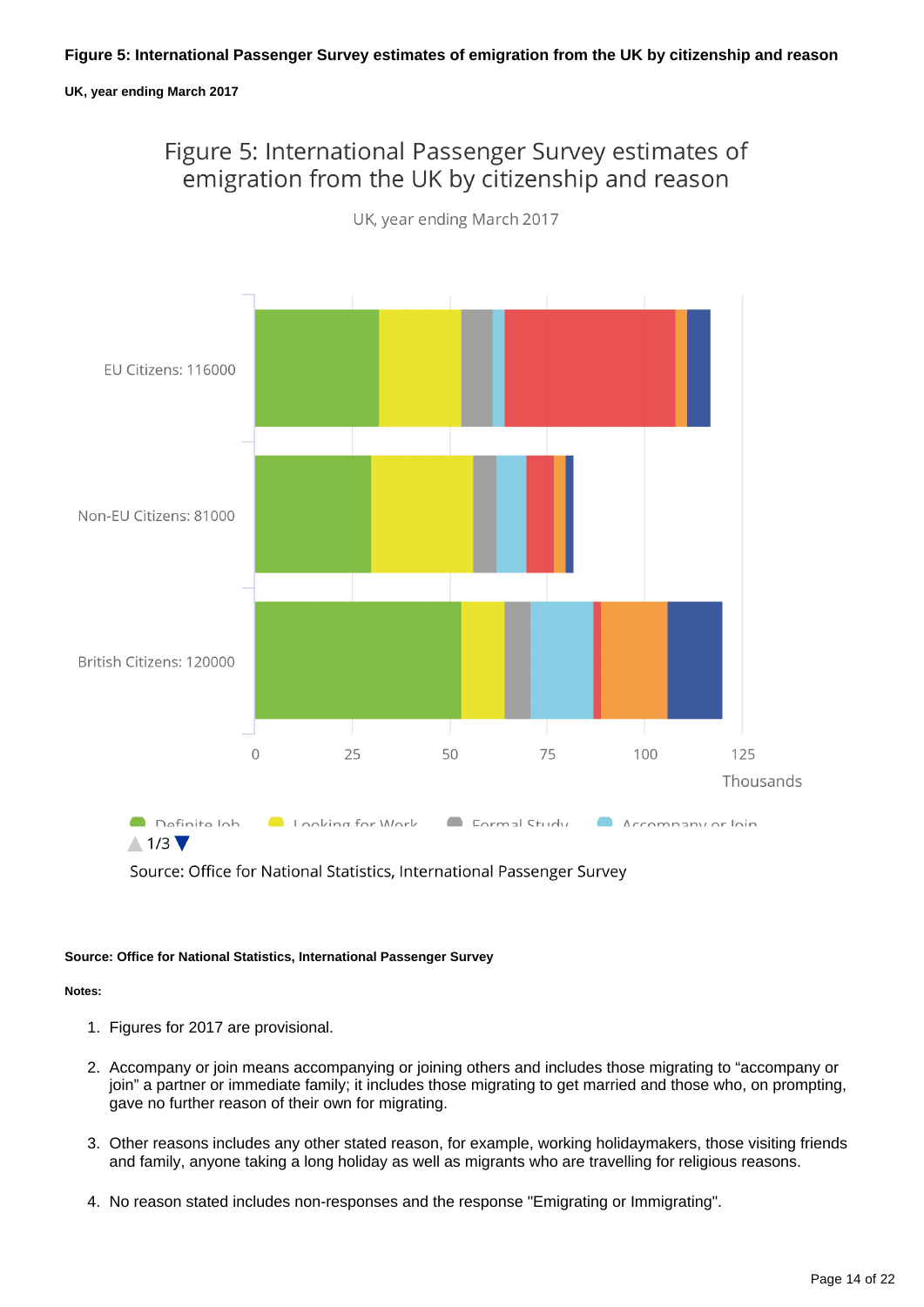### **Work remains the most common reason for international migration**

Long-Term International Migration (LTIM) estimated that 275,000 people immigrated for work-related reasons in year ending (YE) March 2017, down from 303,000 for the previous year. This difference was not statistically significant but this is the lowest recorded estimate since YE September 2014. The majority immigrated with a definite job (188,000) but fewer people arrived looking for work (down 39,000 to 87,000 – a statistically significant decrease).

International Passenger Survey (IPS) data shows that the reason for immigration varies by nationality with EU immigrants accounting for the majority (60%) of people arriving for work (Figure 4). Differences in reason for immigration are likely to reflect the differing rights of EU and non-EU citizens to migrate to the UK, as well as the effect of government policies and other factors (such as economic conditions in origin countries).

The decrease in people looking for work was accounted for by EU citizens, down 29,000 to 47,000 in the YE March 2017 (statistically significant). EU15 citizens looking for work decreased by 12,000 (statistically significant), while EU8 and EU2 each saw a decrease of 9,000 (not statistically significant) (Figure 6).

#### **Figure 6: International Passenger Survey estimates of immigration to the UK for work-related reasons by citizenship**



**UK, year ending March 2014 to year ending March 2017**

The estimate of non-EU immigrants arriving to work (72,000) in YE March 2017 was the same as the previous year. Of these, 20,000 (28%) arrived looking for work, which is likely to be accounted for by people granted visas under the [Youth Mobility Scheme](https://www.gov.uk/tier-5-youth-mobility/overview).

Most non-EU citizens arriving for work will be coming to take skilled jobs. Home Office visa statistics show that the number of visas granted for longer than 12 months to skilled workers fell by 4,780 (6.6%) to 67,322 in YE June 2017. More details of nationality and sector of work are provided in the [Home Office Immigration Statistics](https://www.gov.uk/government/collections/immigration-statistics-quarterly-release)  [release.](https://www.gov.uk/government/collections/immigration-statistics-quarterly-release)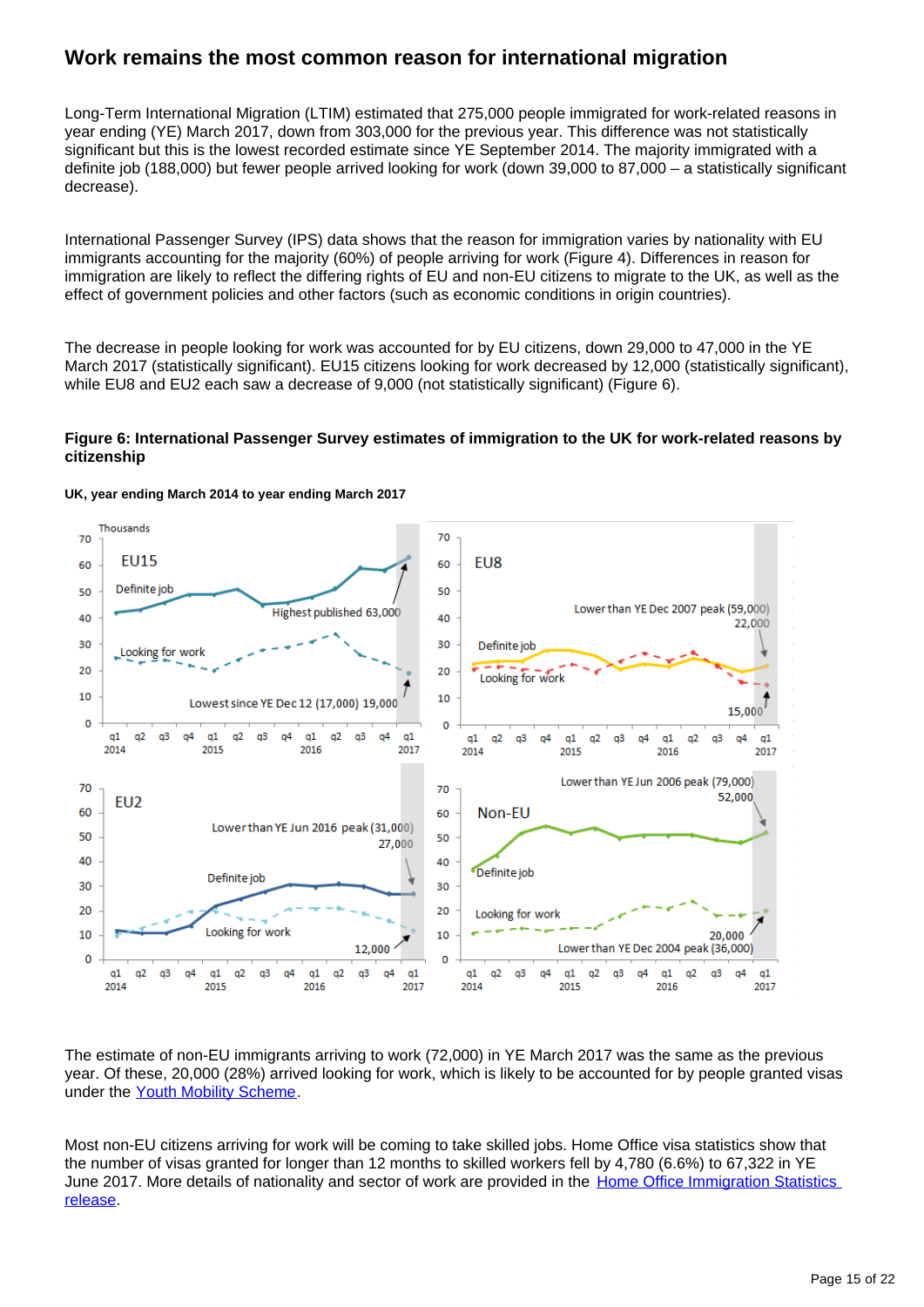The IPS shows that an estimated 33,000 British citizens arrived for work reasons. Of these around half (16,000) arrived looking for work.

For emigration (LTIM estimates), work accounted for over half (182,000) of all emigrants in YE March 2017. Similar to immigration, people emigrating for work-related reasons were more likely to emigrate to a definite job (an increase of 21,000 to 122,000 (statistically significant)) – the highest recorded estimate since YE September 2012. Fewer people emigrated looking for work, 60,000, a decrease of 9,000 (not statistically significant).

An increase in people emigrating with a definite job was seen across all main citizenship groups (none were statistically significant changes) in the year to YE March 2017. There was a 9,000 (not statistically significant) decrease in emigrants looking for work, which was accounted for by non-EU citizens who saw a statistically significant decrease of 8,000.

More detailed LTIM and IPS estimates over time can be found in Tables 2 and 3 in the [accompanying datasets.](https://www.ons.gov.uk/peoplepopulationandcommunity/populationandmigration/internationalmigration/datasets/migrationstatisticsquarterlyreportprovisionallongterminternationalmigrationltimestimates)

### **Further work-related immigration data**

In addition to the Long-Term International Migration (LTIM) and International Passenger Survey (IPS) estimates, further detail on work-related immigration is available from a number of sources including:

- Home Office visa statistics
- Department for Work and Pensions (DWP) National Insurance number (NINo) allocations
- Office for National Statistics (ONS) estimates on UK and non-UK people in the labour market

Differences between these sources are described in [Comparing sources of international migration statistics](https://www.ons.gov.uk/peoplepopulationandcommunity/populationandmigration/internationalmigration/articles/comparingsourcesofinternationalmigrationstatistics/december2016).

### **Work-related visas (non-European Economic Area (EEA) nationals)**

In the year ending (YE) June 2017, the number of sponsored skilled work (Tier 2) visas, including dependants, was 1% lower than the previous year at 93,000. Tier 5 youth mobility and temporary visas were 4% lower at 42,000. In the YE June 2017, in all work categories there were 164,000 work-related visas (including dependants) granted, 2% lower than YE June 2016 (Table 4).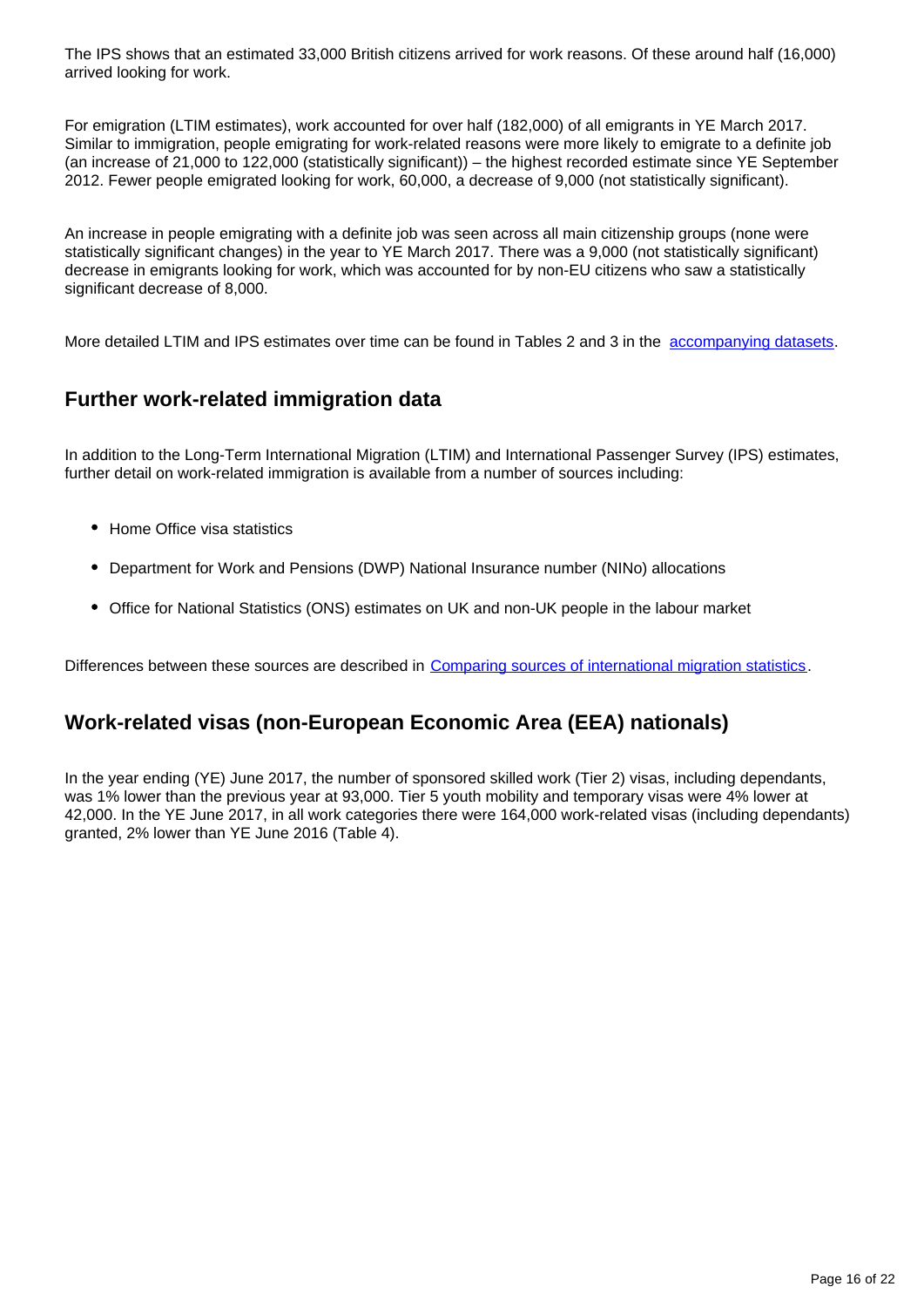#### **Table 4: Work-related visa grants by category**

UK, year ending June 2016 and year ending June 2017 United Kingdom United Kingdom

| Type of visa granted                           | 2016    | Year ending March Year ending March Difference<br>2017 |          | % change to<br>previous year |
|------------------------------------------------|---------|--------------------------------------------------------|----------|------------------------------|
| Total work-related visas                       | 166,590 | 163.594                                                | $-2,996$ | $-2\%$                       |
| Tier 1 visas                                   | 4,531   | 4,729                                                  | 198      | 4%                           |
| Tier 2 (skilled) visas                         | 93,980  | 92,805                                                 | $-1,175$ | $-1%$                        |
| Tier 5 (youth mobility and<br>temporary) visas | 43,342  | 41,731                                                 | $-1,611$ | -4%                          |
| Non-PBS/Other work visas                       | 24,737  | 24,329                                                 | $-408$   | $-2\%$                       |

Source: Home Office

Notes:

1. Figures include dependants.

2. PBS is "points-based system".

Indian nationals accounted for 58% of total skilled work visas granted (53,366 of 92,805); and the information technology sector sponsored 42% of skilled work visa applications.

More detailed statistics by citizenship, industry sector and the underlying data can be found in the [Home Office](https://www.gov.uk/government/collections/immigration-statistics-quarterly-release)  [Immigration Statistics release.](https://www.gov.uk/government/collections/immigration-statistics-quarterly-release) Due to differing definitions these visa data are not directly comparable with longterm immigration estimates from the International Passenger Survey, as explained in the [comparing sources](https://www.ons.gov.uk/peoplepopulationandcommunity/populationandmigration/internationalmigration/articles/comparingsourcesofinternationalmigrationstatistics/december2016) article.

### **How many adult overseas nationals register for a National Insurance number (NINo)?**

National Insurance number (NINo) registrations and IPS estimates should not be directly compared. NINo figures include short-term migrants and registration may not have taken place in the same period as arrival (as explained in further detail the [information on the differences article](https://www.ons.gov.uk/peoplepopulationandcommunity/populationandmigration/internationalmigration/articles/noteonthedifferencebetweennationalinsurancenumberregistrationsandtheestimateoflongterminternationalmigration/2016)).

In the year ending (YE) June 2017:

- there were 771,000 NINo registrations overall, a decrease of 7% on the previous year
- there were 576,000 NINo registrations from EU nationals, a decrease of 9% on the previous year
- NINo registrations to EU15 (217,000) and EU8 (138,000) fell by 5% and 21% respectively; registrations from the EU2 fell by 3% to 218,000
- there were 194,000 NINo registrations from non-EU nationals, an increase of 1% on the previous year

Following a recent peak in 2015, the total number of NINo registrations has been falling – this is mainly because of a fall from the EU (in particular the EU8) while registrations from outside the EU have remained broadly level. A similar pattern is reported in the International Passenger Survey (IPS) work-related long-term immigration estimates although for the latest year EU15 immigration for work increased slightly (not statistically significant).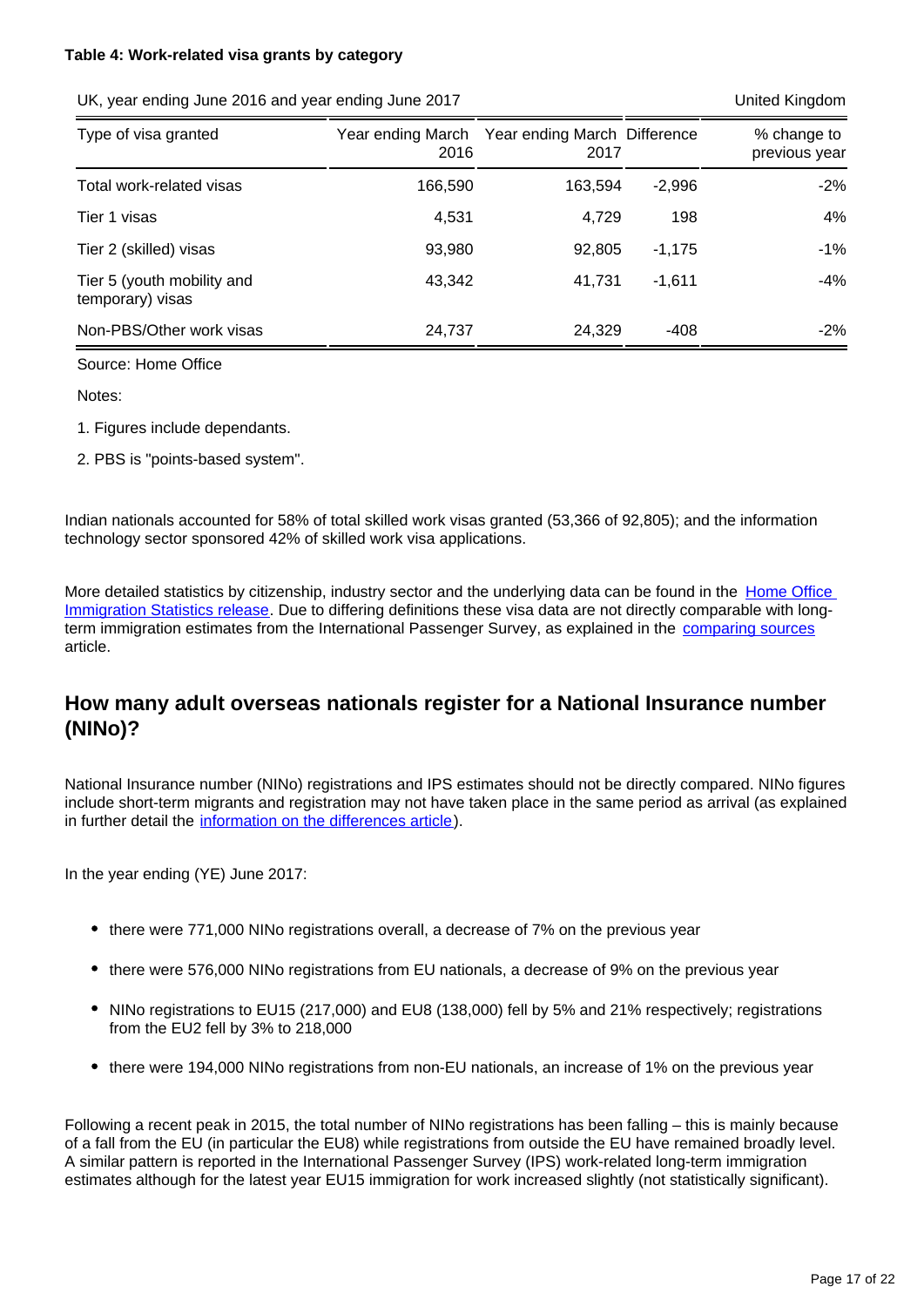The Department for Work and Pensions (DWP) statistical first release on NINo registrations and the summary tables provide [more detail](https://www.gov.uk/government/collections/national-insurance-number-allocations-to-adult-overseas-nationals-entering-the-uk) alongside the [background information](https://www.gov.uk/government/statistics/nino-allocations-to-adult-overseas-nationals-entering-the-uk-background-information).

NINo allocations to adult overseas nationals and nationality at point of NINo registration of DWP working age benefit recipients (NINo benefit claimants) are no longer badged as National Statistics. The statistics continue to be published as Official Statistics following Office for Statistics Regulation reassessment of the statistics. The full assessment can be found on the UK Statistics Authority website in a [report on the reassessment of the NINo](https://www.statisticsauthority.gov.uk/publication/nino-allocations-to-adult-overseas-nationals)  [statistics.](https://www.statisticsauthority.gov.uk/publication/nino-allocations-to-adult-overseas-nationals)

### **Overseas nationals in the UK labour market**

Labour market statistics are estimates of the stock of people working in the UK and are not designed to provide a measure of migration flows. As a result, changes in the labour market stock cannot be directly compared with [long-term net migration.](https://www.ons.gov.uk/peoplepopulationandcommunity/populationandmigration/internationalmigration/articles/noteonthedifferencesbetweenlongterminternationalmigrationflowsderivedfromtheinternationalpassengersurveyandestimatesofthepopulationobtainedfromtheannualpopulationsurvey/december2016)

Estimates of the UK and non-UK population involved in the labour market (employed, unemployed and economically inactive) [by nationality and country of birth](https://www.ons.gov.uk/employmentandlabourmarket/peopleinwork/employmentandemployeetypes/articles/ukandnonukpeopleinthelabourmarket/august2017) were recently published. These statistics are derived from the Labour Force Survey up to the latest period that is, April to June 2017. Latest estimates showed there were 3.56 million non-UK nationals in employment in the UK, 199,000 were unemployed and 1.12 million were economically inactive.

An in-depth analysis of the [labour market characteristics of UK, EU and non-EU nationals in the UK](https://www.ons.gov.uk/peoplepopulationandcommunity/populationandmigration/internationalmigration/articles/migrationandthelabourmarketuk/2016) in 2016 was published in April 2017.

### **Study was the second most common reason for migration**

Long-Term International Migration (LTIM) estimates show that immigration for study (139,000) was the second most common reason for migration in year ending (YE) March 2017. Immigration to study saw a statistically significant decrease of 27,000 compared with the previous year. (See LTIM data in Table 2, Chart 2a and 2b in the [accompanying datasets\)](https://www.ons.gov.uk/peoplepopulationandcommunity/populationandmigration/internationalmigration/datasets/migrationstatisticsquarterlyreportprovisionallongterminternationalmigrationltimestimates).

Student immigration follows a seasonal pattern, with the majority of international students arriving between July and September. As such, annual figures typically change in the YE September period. Therefore, the 27,000 statistically significant decrease from YE March 2016 to YE March 2017 is to be expected following similar figures in the last 2 quarters.

International Passenger Survey (IPS) data show that, of those whose main reason for long-term immigration was study, the majority (93,000 or 69%) were non-EU citizens (Figure 6) – a statistically significant decrease of 20,000 on the previous year. The comparable number of visas issued over the year to YE March 2017 to non-EU students for 12 months or more reported by the Home Office rose by 5% to 142,128.

As noted, there is a difference between the long-term IPS estimates for immigration to study and the numbers of long-term student visas issued by the Home Office. There are a range of potential reasons why the data sources might differ, such as: timing, stated intentions and length of stay, sampling variability in the survey and if a visa was used or not, as discussed in the student section in the [Migration Statistics Quarterly Report: Feb 2017](https://www.ons.gov.uk/peoplepopulationandcommunity/populationandmigration/internationalmigration/bulletins/migrationstatisticsquarterlyreport/feb2017) statistical bulletin. Differences are explained further in Comparing sources of international migration statistics [article.](https://www.ons.gov.uk/peoplepopulationandcommunity/populationandmigration/internationalmigration/articles/comparingsourcesofinternationalmigrationstatistics/december2016)

Home Office visa data provide additional detail for non-EU migrant students. The most recent data for YE June 2017 shows the total sponsored visa applications to study (for all visa lengths) from non-EU nationals (main applicants only) rose by 3% to 203,816.

This included changes in visa applications to study as follows: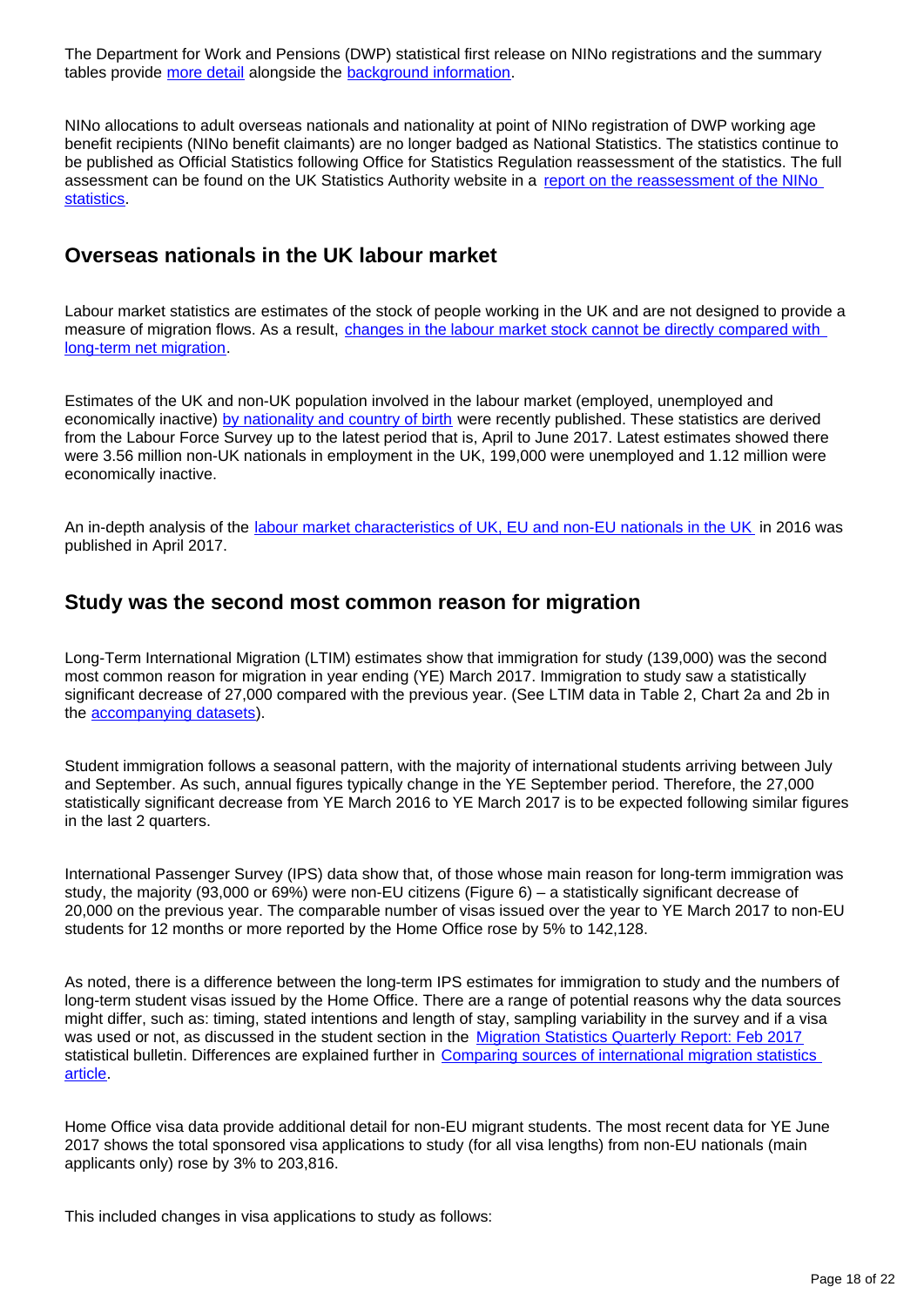- a rise for higher education (to 170,929, up 5%); within this total, applications to Russell Group universities rose by 9%
- a rise for English language schools (to 2,940, up 20%)
- falls for further education sector (to 14,445, down 9%), and independent schools (to 12,895, down 6%)

More than one-third of non-EU study visas were granted to Chinese students (up by 12,000 or 17% compared with a year earlier).

More detailed estimates over time can be found for LTIM in Table 2 and for IPS in Table 3 in the [accompanying](https://www.ons.gov.uk/peoplepopulationandcommunity/populationandmigration/internationalmigration/datasets/migrationstatisticsquarterlyreportprovisionallongterminternationalmigrationltimestimates)  [datasets.](https://www.ons.gov.uk/peoplepopulationandcommunity/populationandmigration/internationalmigration/datasets/migrationstatisticsquarterlyreportprovisionallongterminternationalmigrationltimestimates) More detailed statistics and underlying data on visas for study reasons can be found in the Home Office [Immigration Statistics release.](https://www.gov.uk/government/collections/immigration-statistics-quarterly-release)

### **Other reasons for international migration**

Long-Term International Migration (LTIM) estimates for year ending (YE) March 2017 for other reasons include:

- to accompany or join others (80,000 immigrants; 29,000 emigrants)
- other reasons (63,000 immigrants; 33,000 emigrants)
- no stated reason (31,000 immigrants; 74,000 emigrants)

International Passenger Survey (IPS) estimates showed that 51,000 non-British citizens emigrated to return home to live in YE March 2017 a statistically significant increase of 34,000 compared with the previous year (Figure 6). These were mostly EU citizens (44,000, up 20,000 from YE March 2016) half of whom were from EU8 countries (all statistically significant changes).

These were the largest estimates for EU and EU8 citizens since December 2008.

More detailed estimates over time can be found for LTIM in Table 2 and for IPS in Table 3 in the accompanying [datasets.](https://www.ons.gov.uk/peoplepopulationandcommunity/populationandmigration/internationalmigration/datasets/migrationstatisticsquarterlyreportprovisionallongterminternationalmigrationltimestimates) More detailed statistics and underlying data on visas family reasons can be found in the [Home Office](https://www.gov.uk/government/collections/immigration-statistics-quarterly-release)  **[Immigration Statistics release.](https://www.gov.uk/government/collections/immigration-statistics-quarterly-release)** 

### **How many people are granted asylum in the UK?**

The Home Office publishes data on asylum applications, grants and persons resettled. In the year ending (YE) June 2017, a total of 16,211 people were granted asylum, resettlement or an alternative form of protection. This is a 7% increase from 15,108 in the previous year.

Of the 16,211 total, 9,350 were grants of asylum or an alternative form of protection to main applicants and their dependants following an in-country application for asylum (a decrease of 2,319 from the previous year). An additional 6,861 people were brought to the UK under various resettlement schemes (an increase of 3,422 from the previous year).

Over 8,500 Syrian nationals have been granted humanitarian protection under the Vulnerable Persons Resettlement Scheme since it began in 2014.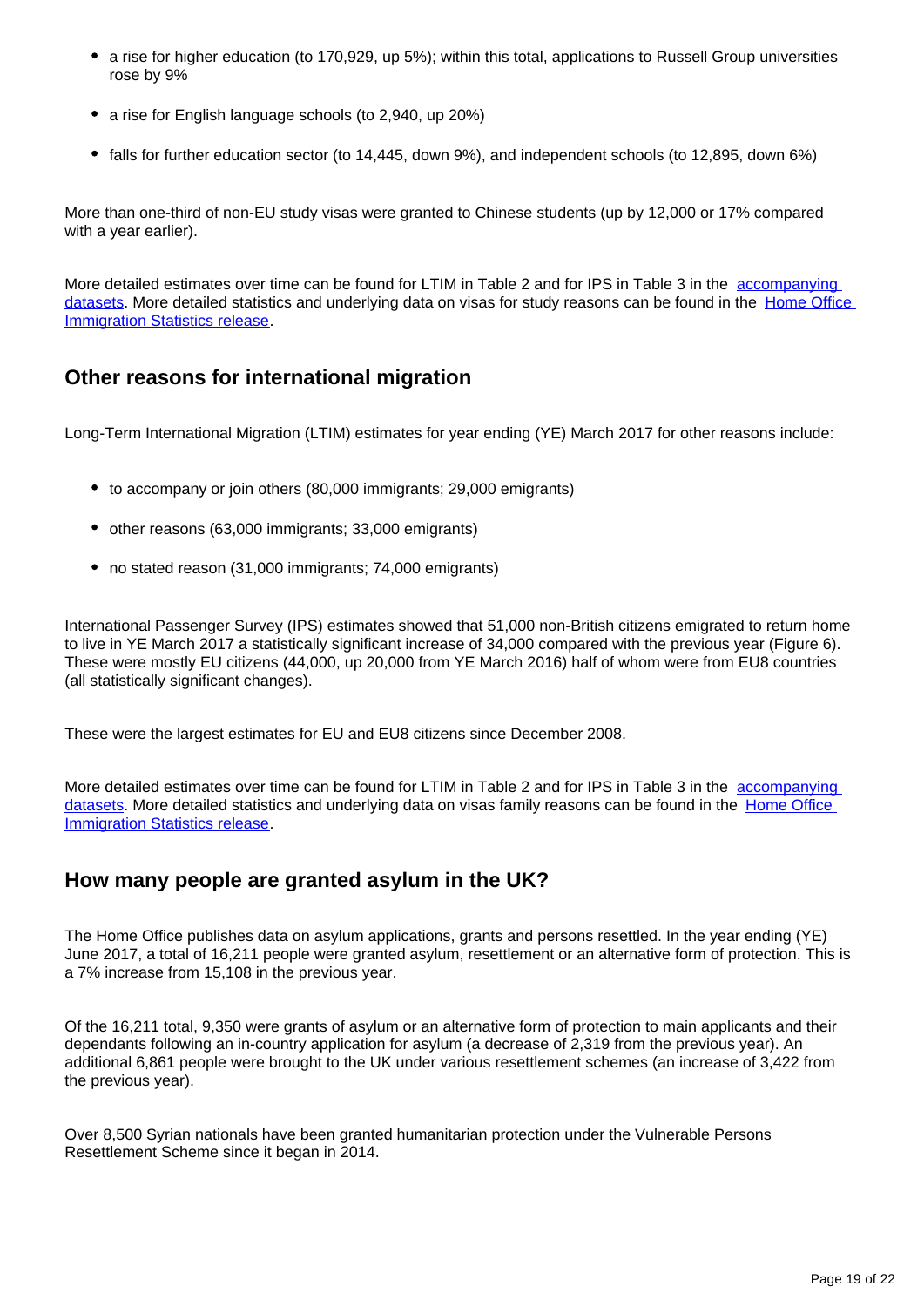In 2016, the largest number of applications for asylum came from nationals of Iran (4,184), followed by Pakistan (2,870) and Iraq (2,672). Grant rates for asylum and other forms of protection vary considerably between nationalities. For example, at initial decision, the grant rate for Iranian nationals was 37% (1,456 grants), compared with 12% (285 grants) for Iraqi nationals. Overall, there were 8,465 grants at initial decision for all nationalities in 2016, which corresponds to a grant rate of 34%. A separate [Home Office analysis](https://www.gov.uk/government/collections/immigration-statistics-quarterly-release) shows that for the years 2013 to 2015, on average 37% of decisions were granted initially, but this proportion rose to 52% after appeal.

More detailed statistics and underlying data on asylum and protection can be found in the [Home Office](https://www.gov.uk/government/collections/immigration-statistics-quarterly-release)  [Immigration Statistics release.](https://www.gov.uk/government/collections/immigration-statistics-quarterly-release)

## <span id="page-19-0"></span>**8 . Links to related statistics**

There is a lot more detail within the charts and tables found in the [accompanying datasets](https://www.ons.gov.uk/peoplepopulationandcommunity/populationandmigration/internationalmigration/datasets/migrationstatisticsquarterlyreportprovisionallongterminternationalmigrationltimestimates) alongside this report, including breakdowns of the statistics by main reason and by citizenship grouping.

If you are new to migration statistics, you might find it helpful to read the Migration Statistics First Time User [Guide, Glossary and List of Products.](http://www.ons.gov.uk/peoplepopulationandcommunity/populationandmigration/internationalmigration/methodologies/migrationstatisticsfirsttimeuserguideglossaryandlistofproducts)

There are many sources of official statistics that measure the number and characteristics of international migration into and out of the UK (flows) as well as the migrants who have settled in the UK (stocks). Taken together they provide a rich picture of migration in the UK. The ONS [International migration](https://www.ons.gov.uk/peoplepopulationandcommunity/populationandmigration/internationalmigration) and the Home Office [migration research and analysis pages](https://www.gov.uk/government/collections/migration-research-and-analysis) provide links to further publications. Differences between these sources and the definitions used are described in the summary note [Comparing sources of international migration statistics](https://www.ons.gov.uk/peoplepopulationandcommunity/populationandmigration/internationalmigration/articles/comparingsourcesofinternationalmigrationstatistics/december2016) with links to further detailed notes.

We are collaborating and data sharing across government to improve the information that is currently available to understand migration as described in our future work programme – [International migration data and analysis:](https://www.ons.gov.uk/peoplepopulationandcommunity/populationandmigration/internationalmigration/articles/internationalmigrationdataandanalysisimprovingtheevidence/february2017)  [Improving the evidence.](https://www.ons.gov.uk/peoplepopulationandcommunity/populationandmigration/internationalmigration/articles/internationalmigrationdataandanalysisimprovingtheevidence/february2017)

If you would like to subscribe to our newsletter, please send an email to pop.info@ons.gsi.gov.uk with the subject title "Subscribe to ONS Population Statistics Newsletter", or you can also follow our statistician [@PaulVickers\\_ONS](https://twitter.com/PaulVickers_ONS) on Twitter for the latest population statistics news and updates and to join in the conversation.

## <span id="page-19-1"></span>**9 . What has changed in this publication?**

We have updated the structure and some of the headings of this bulletin in line with the ONS Statistical bulletin [guidance](https://style.ons.gov.uk/category/writing-a-statistical-bulletin/) and following feedback from the [Consultation on International Migration Statistics Outputs](https://www.ons.gov.uk/aboutus/whatwedo/statistics/consultationsandsurveys/allconsultationsandsurveys/consultationoninternationalmigrationstatisticsoutputs). If you have comments or suggestions on the format please let us know by emailing MigStatsUnit@ons.gsi.gov.uk.

Following the Office for Statistics Regulation (OSR) report published on 27 July 2017, The quality of the long-term [student migration statistics](https://www.statisticsauthority.gov.uk/publication/the-quality-of-long-term-student-migration-statistics/), former student emigration estimates are now labelled as Experimental Statistics.

To avoid potential confusion about the contribution that particular groups of migrants make to total net migration figures, the previously published "balance" figures by reason have been removed from Tables 2 and 3 in the [accompanying datasets.](https://www.ons.gov.uk/peoplepopulationandcommunity/populationandmigration/internationalmigration/datasets/migrationstatisticsquarterlyreportprovisionallongterminternationalmigrationltimestimates)

Additional labour market data for [UK and non-UK people in the labour market](https://www.ons.gov.uk/employmentandlabourmarket/peopleinwork/employmentandemployeetypes/articles/ukandnonukpeopleinthelabourmarket/august2017) was published on 16 August 2017. This includes an analysis of Labour Force Survey (LFS) estimates for employment, unemployment and economic inactivity by nationality and country of birth.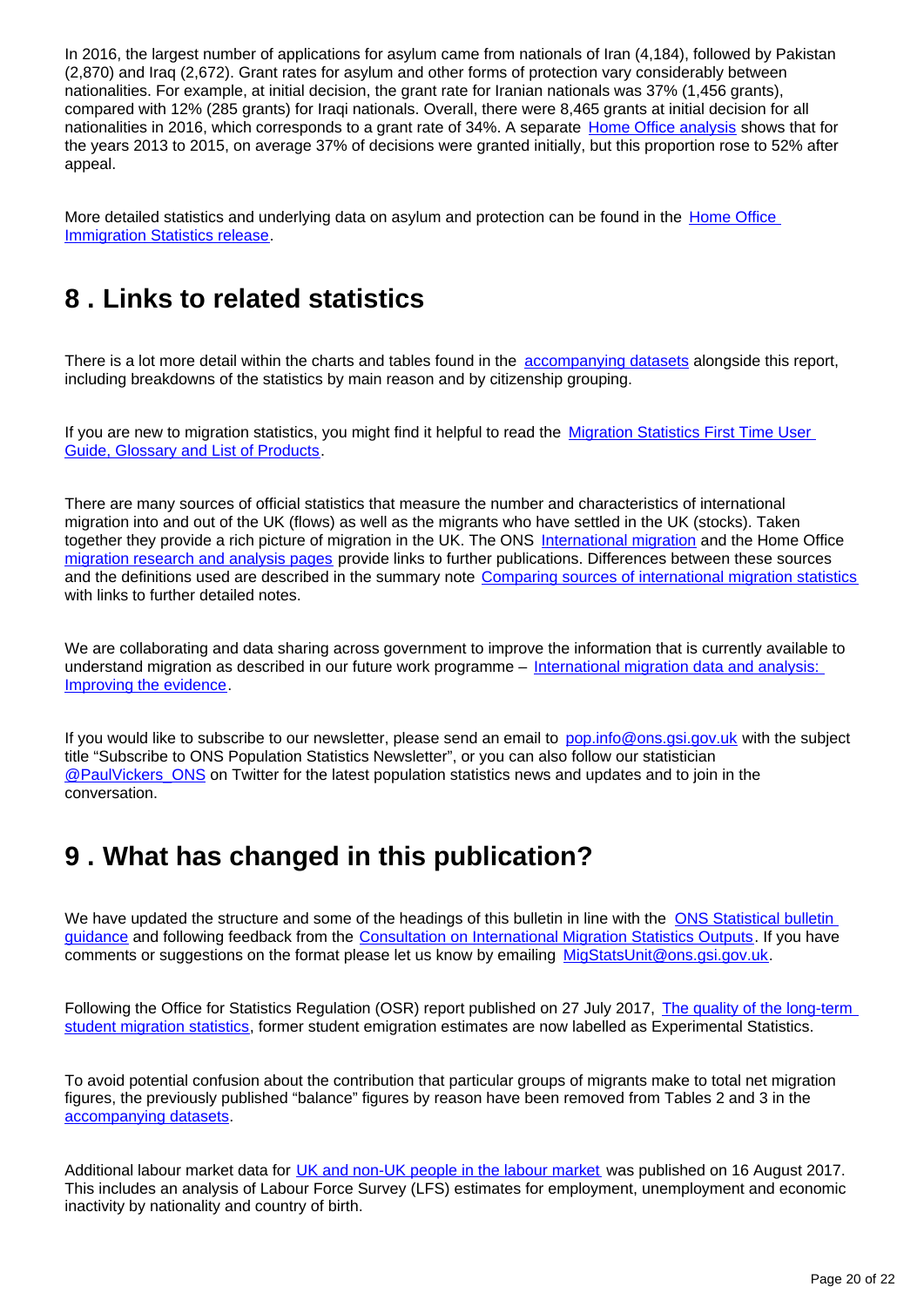## <span id="page-20-0"></span>**10 . Upcoming changes to this bulletin**

Data tables including "old country groupings", which described old and new commonwealth country groups, have been removed from the published [accompanying datasets.](https://www.ons.gov.uk/peoplepopulationandcommunity/populationandmigration/internationalmigration/datasets/migrationstatisticsquarterlyreportprovisionallongterminternationalmigrationltimestimates) Estimates using the old country groupings will only be available in the annual underlying datasheets (4-series tables) that accompany the [annual final data tables](https://www.ons.gov.uk/peoplepopulationandcommunity/populationandmigration/internationalmigration/datasets/tableofcontents) published each year in November. Data tables for the "old country groupings" continue to be available on the Office for National Statistics (ONS) website up to 2015; from 2016 onwards tables may be available on request subject to ONS charging policy through **MigStatsUnit@ons.gsi.gov.uk.** 

## <span id="page-20-1"></span>**11 . Quality and methodology**

The [Long-Term International Migration Quality and Methodology Information report](https://www.ons.gov.uk/peoplepopulationandcommunity/populationandmigration/populationestimates/qmis/longtermmigrationindicatorssuiteqmi) contains important information on:

- the strengths and limitations of the data and how it compares with related data
- users and uses of the data
- how the output was created
- the quality of the output including the accuracy of the data

For more detailed information on how our migration statistics are used, along with information on their strengths and limitations, please see [Long-Term International Migration Estimates Methodology](https://www.ons.gov.uk/peoplepopulationandcommunity/populationandmigration/internationalmigration/methodologies/longterminternationalmigrationestimatesmethodology) and [International Migration](https://www.ons.gov.uk/peoplepopulationandcommunity/populationandmigration/internationalmigration/methodologies/internationalmigrationmethodology)  [Methodology.](https://www.ons.gov.uk/peoplepopulationandcommunity/populationandmigration/internationalmigration/methodologies/internationalmigrationmethodology)

### **A note on accuracy of the long-term migration estimates**

Surveys gather information from a sample of people from a population. Using the International Passenger Survey (IPS) as an example, the population is passengers travelling through the main entry and exit points from the UK including airports, seaports and the Channel Tunnel. The estimates produced are based on only one of a number of possible samples that could have been drawn at a given point in time. Each of these possible samples would produce an estimated number of migrants. These may be different from the true value that would have been obtained if it were possible to ask everyone passing through about their migration intentions. This is known as sampling variability.

A confidence interval is a measure of the uncertainty around the estimate. Confidence intervals are reported in the [accompanying datasets.](https://www.ons.gov.uk/peoplepopulationandcommunity/populationandmigration/internationalmigration/datasets/migrationstatisticsquarterlyreportprovisionallongterminternationalmigrationltimestimates) Users are advised to be cautious when making inferences from estimates with relatively large confidence intervals. For immigration and emigration estimates where the lower confidence interval is below zero users should assume the estimate is above zero. Estimates from a survey could change from one period to the next simply due to sampling variability. In other words, the change may be due to which individuals were selected to answer the survey, and may not represent any real-world change in migration patterns.

For further information on confidence intervals, the accuracy of these statistics, comparing different data sources, and the difference between provisional and final figures, please see the Migration Statistics Quarterly Report – [information for users](https://www.ons.gov.uk/peoplepopulationandcommunity/populationandmigration/internationalmigration/methodologies/migrationstatisticsquarterlyreportinformationforusers) and the [Long-Term International Migration – frequently asked questions and background](https://www.ons.gov.uk/peoplepopulationandcommunity/populationandmigration/internationalmigration/methodologies/longterminternationalmigrationfrequentlyaskedquestionsandbackgroundnotes)  [notes](https://www.ons.gov.uk/peoplepopulationandcommunity/populationandmigration/internationalmigration/methodologies/longterminternationalmigrationfrequentlyaskedquestionsandbackgroundnotes).